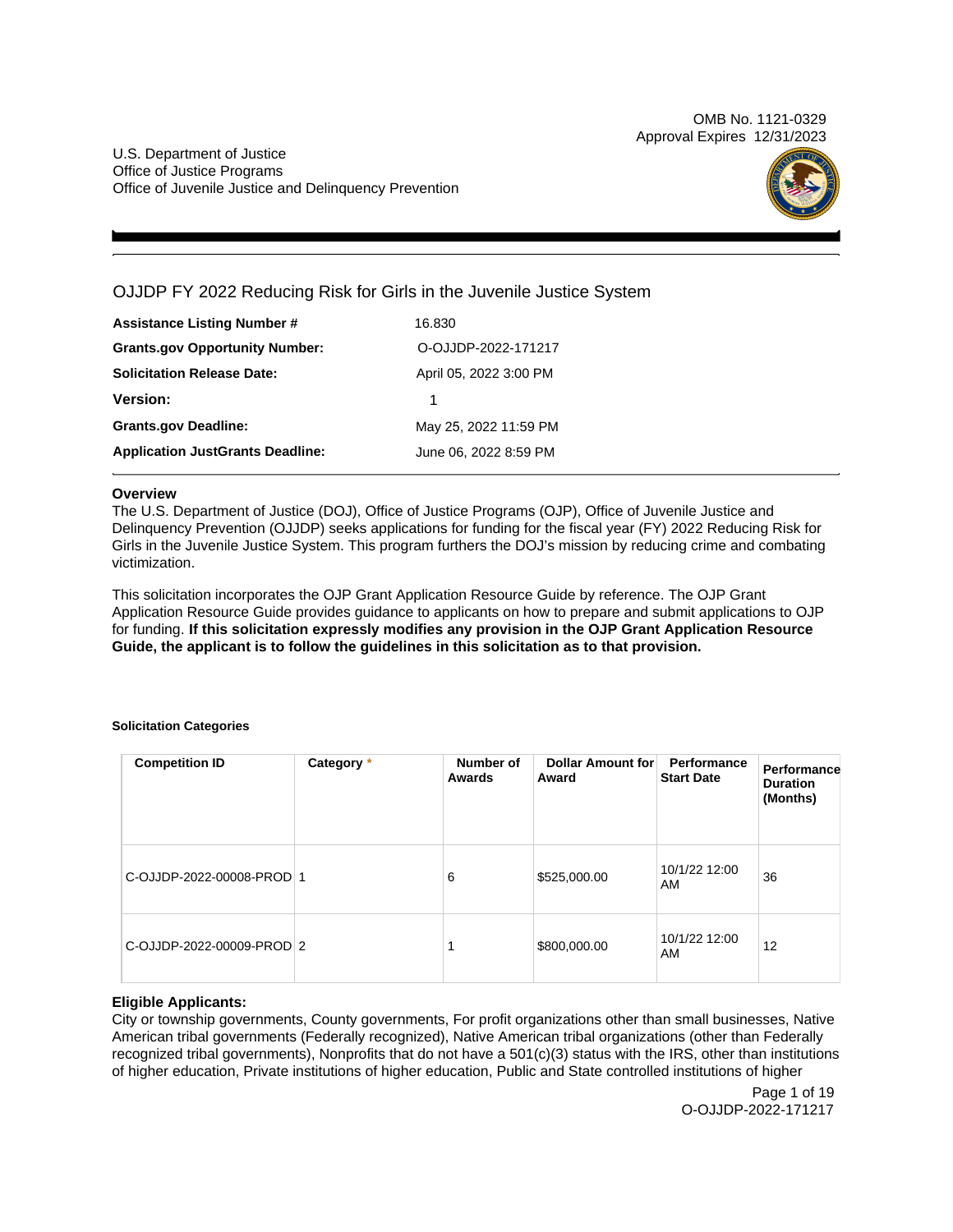## <span id="page-1-0"></span>education, State governments, Other

## **Other**

• Tribal institutions of higher education

## **Category 2: Training and Technical Assistance**

The following entities are eligible to apply:

- Nonprofits having a 501(c)(3) status with the IRS, other than institutions of higher education
- For-profit organizations (including Tribal for-profit organizations)
- Institutions of higher education (including Tribal institutions of higher education).

For purposes of this solicitation, "state" means any state of the United States, the District of Columbia, the Commonwealth of Puerto Rico, the U.S. Virgin Islands, Guam, American Samoa, and the Commonwealth of the Northern Mariana Islands.

For the purposes of this solicitation, "girls involved in the juvenile justice system" refers to girls 17 and younger who have been arrested or referred for intake to a public agency (state, Tribal, city, or county) legally responsible for handling juvenile crime, delinquency, and girls in need of guidance, treatment, or rehabilitation due to problematic behavior (i.e., truancy, running away, ungovernable, etc.). Eligible applicants may continue to provide services to girls who remain in the juvenile justice system under a state's extended juvenile court jurisdiction.

In addition, in considering strategy development, applicants should not discriminate on the basis of gender identity. Specific plans to address this issue should be included in the program narrative.

Applications submitted by nongovernmental organizations must have an established partnership via a memorandum of understanding (MOU) or analogous document with public juvenile justice agencies at the local or state level. This will ensure close collaboration around referrals for those girls involved in the juvenile justice system and who are eligible for services provided by the proposed project. A fully executed MOU or analogous document must be included as an attachment with the submitted application to be considered for funding.

All recipients and subrecipients (including any for-profit organization) must forgo any profit or management fee.

OJJDP will consider applications under which two or more entities would carry out the federal award; however, only one entity may be the applicant. Any others must be proposed as subrecipients (subgrantees). For additional information on subawards, see the [OJP Grant Application Resource Guide.](https://www.ojp.gov/funding/Apply/Resources/Grant-App-Resource-Guide.htm)

OJJDP may elect to fund applications submitted under this fiscal year (FY) 2022 solicitation in future fiscal years, dependent on, among other considerations, the merit of the applications and the availability of appropriations.

## **Contact Information**

For technical assistance with submitting the Application for Federal Assistance standard form (SF)-424 and a Disclosure of Lobbying Activities form (SF-LLL) in [Grants.gov,](https://Grants.gov) contact the [Grants.gov](https://Grants.gov) Customer Support Hotline at 800-518-4726, 606-545-5035, [Grants.gov Customer Support,](https://www.grants.gov/web/grants/support.html) or [support@grants.gov.](mailto:support@grants.gov) The [Grants.gov](https://Grants.gov) Support Hotline operates 24 hours a day, 7 days a week, except on federal holidays.

For technical assistance with submitting the full application in DOJ's Justice Grants System (JustGrants), contact the JustGrants Service Desk at 833-872-5175 or [JustGrants.Support@usdoj.gov.](mailto:JustGrants.Support@usdoj.gov) The JustGrants Service Desk operates 5 a.m. to 9 p.m. eastern time Monday-Friday and 9 a.m. to 5 p.m. Saturday, Sunday, and Federal holidays.

For assistance with any other requirements of this solicitation, contact the OJP Response Center by telephone at 800-851-3420 or TTY: 301-240-6310 (hearing impaired only), or by email at [grants@ncjrs.gov.](mailto:grants@ncjrs.gov) The OJP Response Center hours of operation are 10:00 a.m. to 6:00 p.m., eastern time Monday–Friday, and 10:00 a.m. to 8:00 p.m. on the solicitation closing date. General information on applying for OJJDP awards can be found at [https://www.ojjdp.gov/funding/funding.html.](https://www.ojjdp.gov/funding/funding.html)

For information related to unforeseen technical issues beyond the control of the applicant impacting submission, see " **How to Apply**" section, **Experiencing Unforeseen Technical Issues**.

A solicitation webinar will be held on April 22, 2022 at 2:00pm ET. This call will provide a detailed overview of the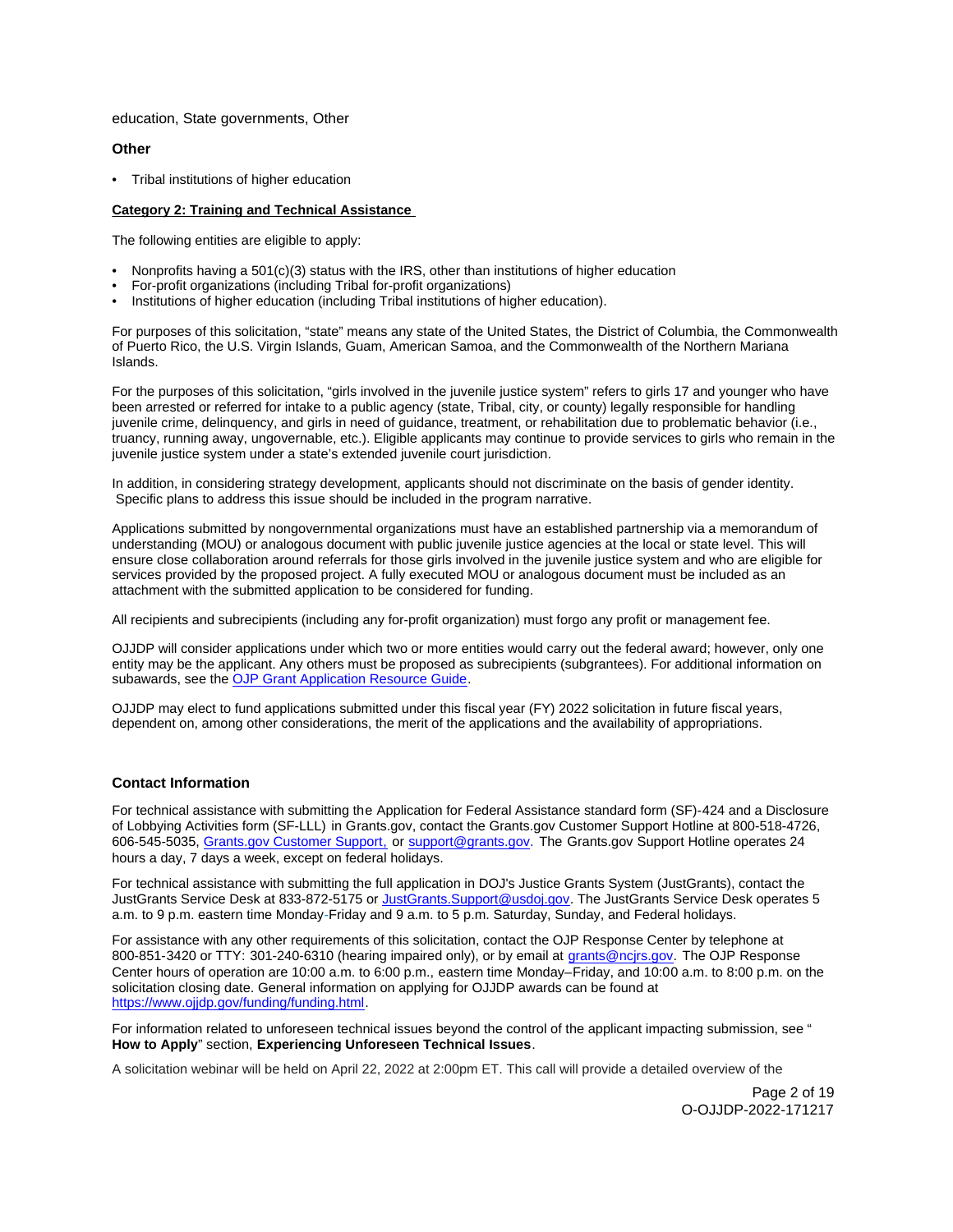solicitation and allow an opportunity for interested applicants to ask questions. Preregistration is required for all participants. Register by [clicking here](https://ojp.webex.com/ojp/onstage/g.php?MTID=e7e24567aa4ba75c8293beb2279900bc2) and following the instructions. Due to the limited time, OJJDP encourages participants to review the solicitation and submit any questions they may have in advance and no later than April 15, 2022. Submit your questions to [grants@ncjrs.gov](mailto:grants@ncjrs.gov) with the subject as "Questions for OJJDP FY 2022 Reducing Risk for Girls in the Juvenile Justice System Webinar.

## **Submission Information**

Applications will be submitted to DOJ in two steps:

**Step 1:** The applicant must submit by the [Grants.gov](https://Grants.gov) deadline the required Application for Federal Assistance standard form (SF)-424 and a Disclosure of Lobbying Activities (SF-LLL) form when they register in [Grants.gov](https://Grants.gov) at [https://www.grants.gov/web/grants/register.html.](https://www.grants.gov/web/grants/register.html) To register in [Grants.gov,](https://Grants.gov) the applicant will need to ensure that its System for Award Management (SAM) registration is current.

**Step 2:** The applicant must then submit the **full application,** including attachments, in JustGrants at [JustGrants.usdoj.gov.](https://justicegrants.usdoj.gov/) To be considered timely, the full application must be submitted in JustGrants by the JustGrants application deadline. OJP encourages applicants to review the "How to Apply" section in the OJP Grant Application [Resource Guide](https://www.ojp.gov/funding/apply/ojp-grant-application-resource-guide#apply) and the [JustGrants website](https://justicegrants.usdoj.gov/news) for more information, resources, and training.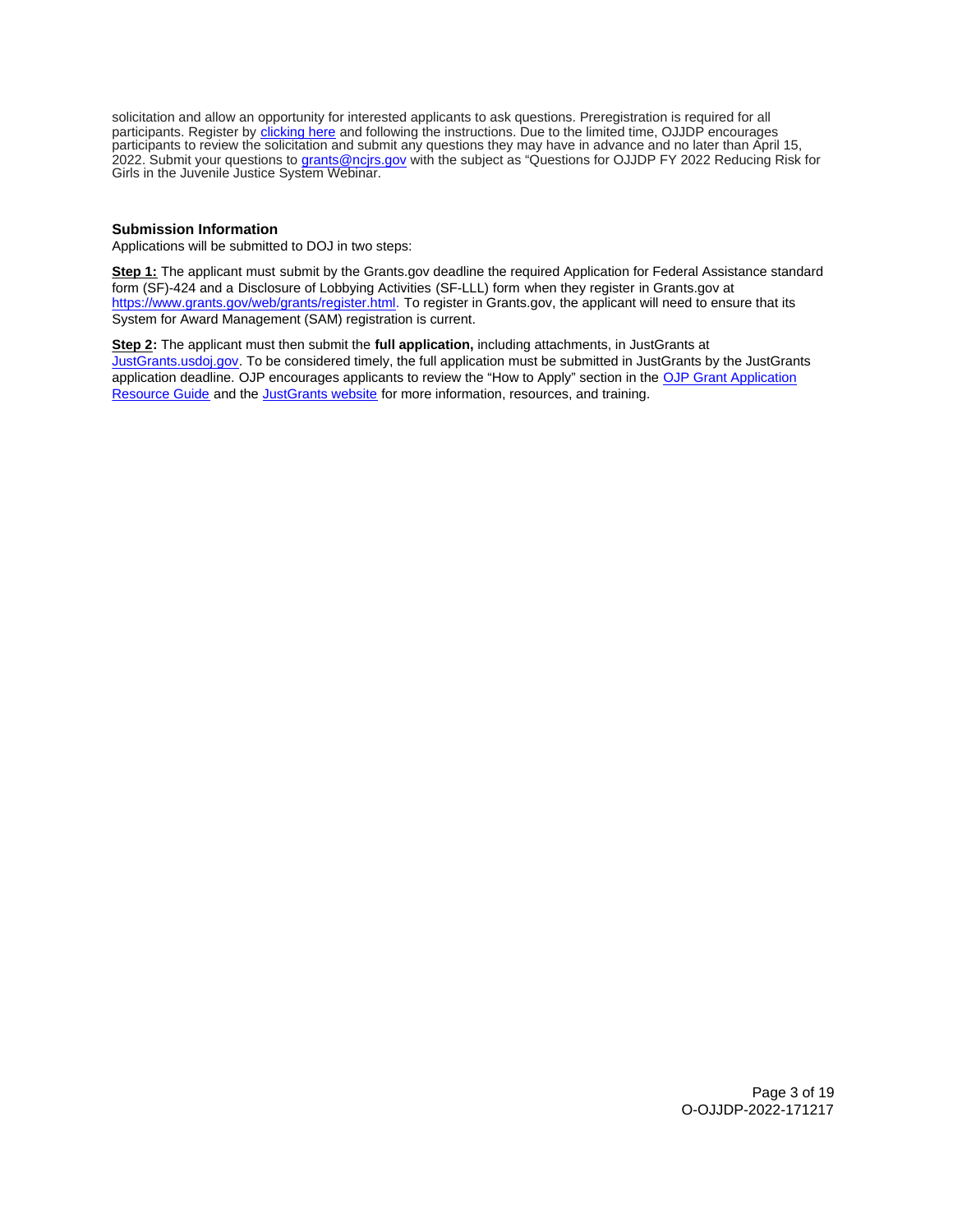## **Contents**

| Contact Information                                                                     | $\mathbf{2}$   |
|-----------------------------------------------------------------------------------------|----------------|
| <b>Program Description</b>                                                              | 6              |
| Overview                                                                                | 6              |
| <b>Statutory Authority</b>                                                              | 6              |
| Specific Information                                                                    | 6              |
| Goals, Objectives, Deliverables, and Timeline                                           | 6              |
| Evidence-Based Programs or Practices                                                    | $\overline{7}$ |
| Information Regarding Potential Evaluation of Programs and Activities                   | 8              |
| <b>OJP Priority Areas</b>                                                               | 8              |
| <b>Federal Award Information</b>                                                        | 8              |
| Awards, Amounts and Durations                                                           | 9              |
| <b>Continuation Funding Intent</b>                                                      | 9              |
| Availability of Funds                                                                   | 9              |
| <b>Types of Awards</b>                                                                  | 9              |
| Financial Management and System of Internal Controls                                    | 9              |
| Cost Sharing or Matching Requirement                                                    | 9              |
| Pre-agreement Costs (also known as Pre-award Costs)                                     | 9              |
| Limitation on Use of Award Funds for Employee Compensation: Waiver                      | 10             |
| Prior Approval, Planning, and Reporting of Conference/Meeting/Training Costs            | 10             |
| Costs Associated with Language Assistance (if applicable)                               | 10             |
| <b>Eligibility Information</b>                                                          | 10             |
| Application and Submission Information                                                  | 10             |
| Information to Complete the Application for Federal Assistance (SF-424)                 | 10             |
| Standard Applicant Information (JustGrants 424 and General Agency Information)          | 11             |
| Proposal Abstract                                                                       | 11             |
| <b>Proposal Narrative</b>                                                               | 11             |
| Goals, Objectives, Deliverables, and Timeline                                           | 12             |
| <b>Budget and Associated Documentation</b>                                              | 13             |
| Budget Worksheet and Budget Narrative (Web-based Form)                                  | 13             |
| Indirect Cost Rate Agreement (if applicable)                                            | 13             |
| Financial Management Questionnaire (including applicant disclosure of high-risk status) | 13             |
| Disclosure of Process Related to Executive Compensation                                 | 13             |
| <b>Additional Application Components</b>                                                | 13             |
| <b>Tribal Authorizing Resolution</b>                                                    | 13             |
| Research and Evaluation Independence and Integrity Statement                            | 13             |
| MOU or analogous document                                                               | 13             |
| Disclosures and Assurances                                                              | 14             |
| Disclosure of Lobbying Activities                                                       | 14             |
| <b>DOJ Certified Standard Assurances</b>                                                | 14             |
| Applicant Disclosure of Duplication in Cost Items                                       | 14             |
| DOJ Certifications Regarding Lobbying; Debarment, Suspension and Other Responsibility   |                |
| Matters; and Drug-Free Workplace Requirements                                           | 14             |
| Applicant Disclosure and Justification - DOJ High-Risk Grantees (if applicable)         | 14             |
| How to Apply                                                                            | 14             |
| Submission Dates and Time                                                               | 14             |
| <b>Experiencing Unforeseen Technical Issues</b>                                         | 14             |
| Application Review Information                                                          | 15             |
|                                                                                         |                |

Page 4 of 19 O-OJJDP-2022-171217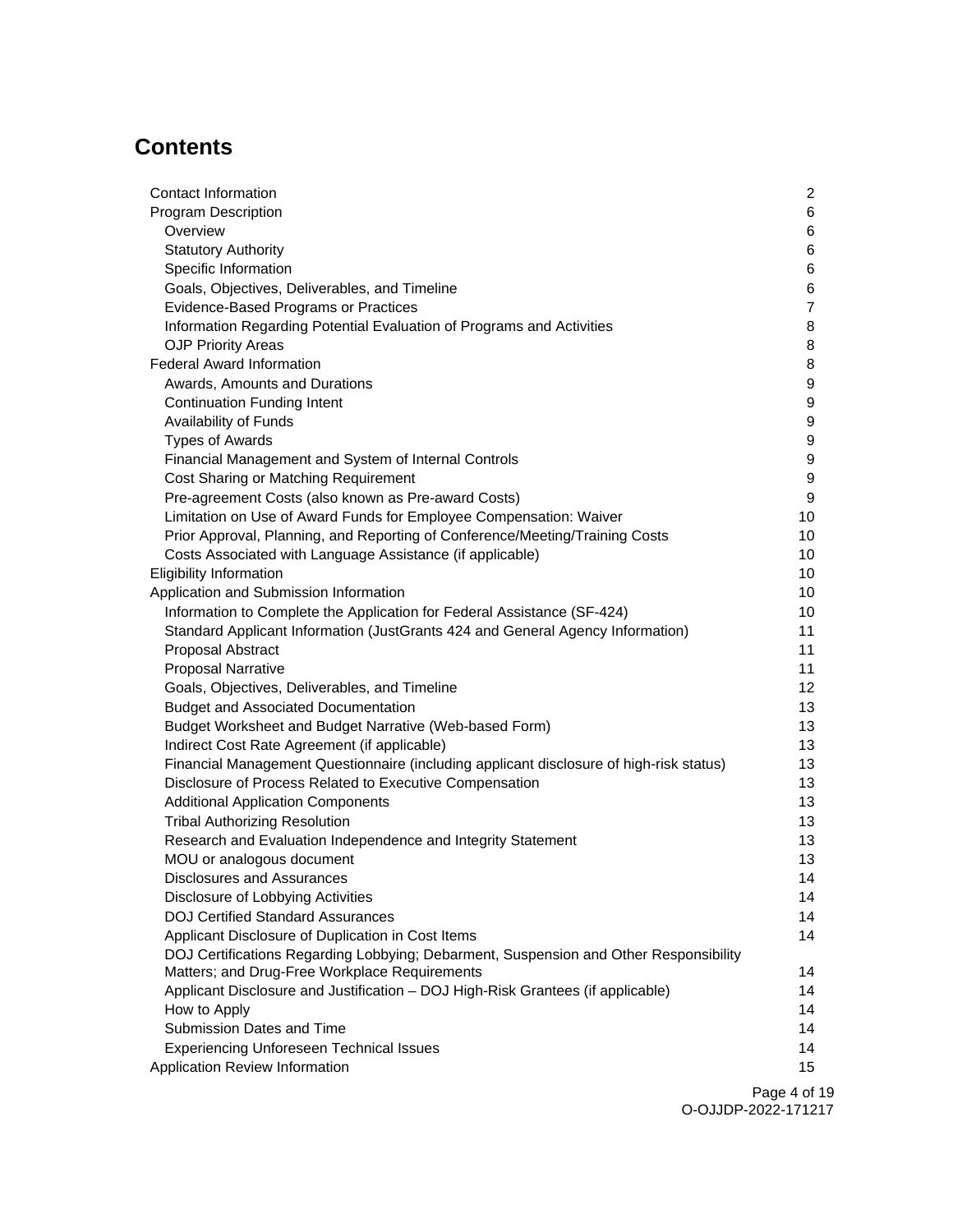| <b>Review Criteria</b>                                                  | 15 |
|-------------------------------------------------------------------------|----|
| <b>Review Process</b>                                                   | 15 |
| <b>Federal Award Administration Information</b>                         | 16 |
| <b>Federal Award Notices</b>                                            | 16 |
| Administrative, National Policy, and Other Legal Requirements           | 16 |
| Information Technology (IT) Security Clauses                            | 16 |
| General Information about Post-Federal Award Reporting Requirements     | 16 |
| Federal Awarding Agency Contact(s)                                      | 16 |
| Other Information                                                       | 17 |
| Freedom of Information and Privacy Act (5 U.S.C. 552 and 5 U.S.C. 552a) | 17 |
| Provide Feedback to OJP                                                 | 17 |
| <b>Performance Measures</b>                                             | 17 |
| <b>Application Checklist</b>                                            | 17 |
|                                                                         |    |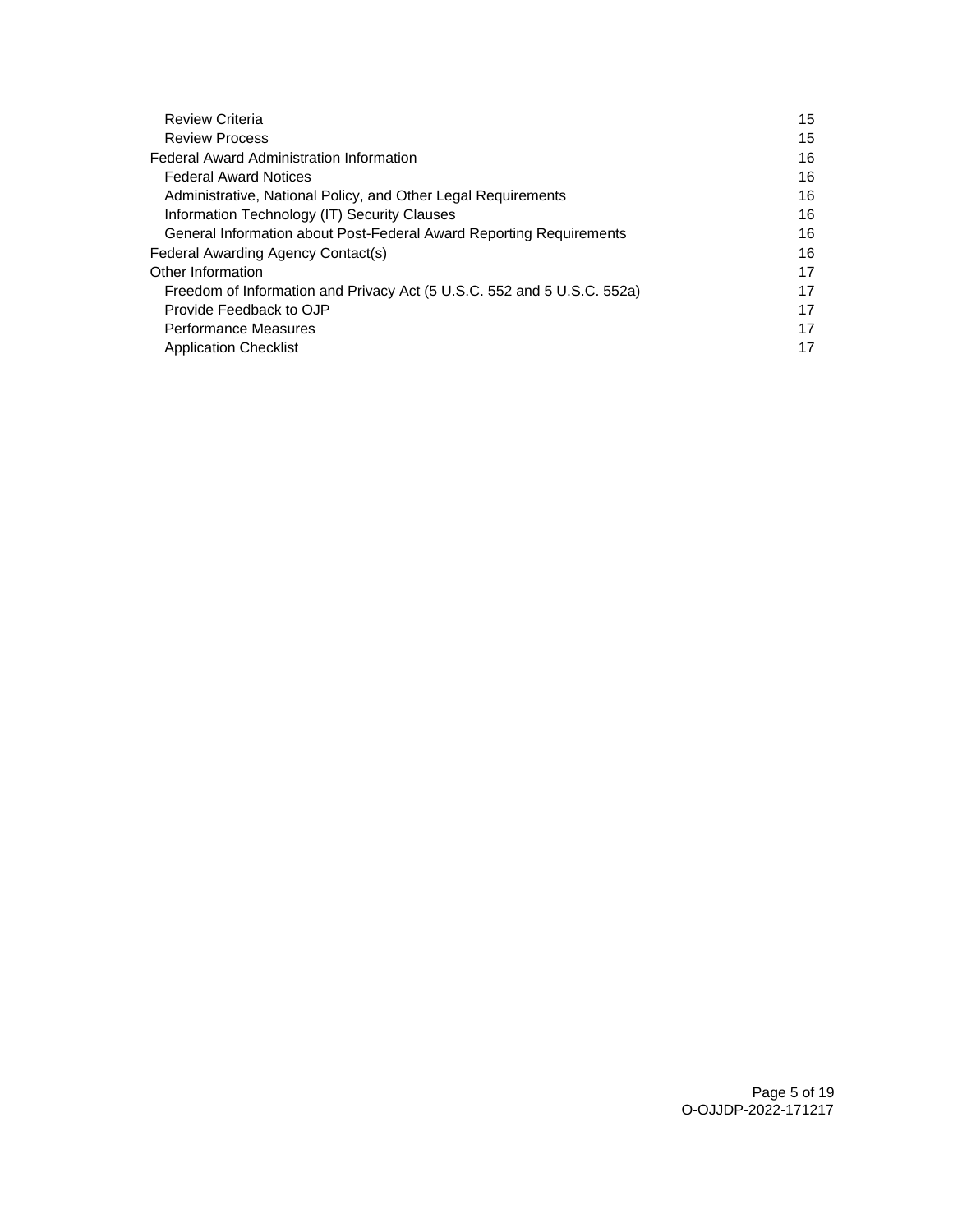## <span id="page-5-0"></span>**Program Description**

#### **Overview**

OJP is committed to advancing work that promotes civil rights and racial equity, increases access to justice, supports crime victims and individuals impacted by the justice system, strengthens community safety and protects the public from crime and evolving threats, and builds trust between law enforcement and the community. This solicitation provides funding for communities to support girls who are involved in the juvenile justice system.

There are two categories of funding available under this solicitation.

**Category 1: Project Sites.** Funding under this category will support communities to develop, enhance, or expand early intervention programs and/or treatment services for girls involved in the juvenile justice system. Funds may not be used to provide training and technical assistance to program providers or other stakeholders.

**Category 2: Training and Technical Assistance.** Funding under this category will support a training and technical assistance provider to support the Category 1 project sites as they implement strategies to support girls in the juvenile justice system. Technical assistance needs may vary greatly depending on the current practices of each program site.

#### **Statutory Authority**

Any awards under this solicitation would be made under statutory authority provided by a full-year appropriations act for FY 2022. As of the writing of this solicitation, the Department of Justice is operating under a short-term "Continuing Resolution"; no full-year appropriation for the Department has been enacted for FY 2022.

#### **Specific Information**

Nearly 30 percent of all youth arrested are girls. Two thirds of delinquency cases involve girls between the ages of 15 and 17 at the time of referral. In addition, more than half of delinquency cases involving girls are minority youth. Black girls account for 35 percent and Hispanic girls account for 17 percent of delinquency cases involving girls. Girls are typically arrested for nonviolent offenses, assessed as low risk, and pose little or no threat to public safety. Their involvement with the juvenile justice system usually does more harm than good.

Girls involved in the juvenile justice system face a host of challenges and have a critical need for services. Many girls involved in the juvenile justice system experience trauma and other adverse childhood experience such as physical and sexual abuse; poverty; and racial, ethnic, and gender biases, which can lead to their involvement in the juvenile justice system. They also experience family dysfunction, mental health and substance abuse problems, high-risk sexual behaviors, and school problems. Research shows that girls involved in the juvenile justice system need prevention and early intervention programs that are approached in a multisystemic, trauma-informed, and gender-specific manner. Research also recommends improving training for judges, law enforcement, and juvenile justice staff to better serve girls. Improving system and programmatic responses for girls requires engaging a broad array of stakeholders. These include state juvenile justice specialists, state advisory groups, girls' alliances and coalitions, advocates, law enforcement officers, prosecutors, juvenile defenders, probation officers, victim service providers, researchers, and most importantly, girls and their families. OJJDP believes that the needs of girls must be addressed in a developmentally-appropriate manner. This means recognizing a girl's pathway into the juvenile justice system and limiting juvenile justice involvement to only those who pose a risk to public safety. Then, for those very few girls, it means reducing reliance on secure placement, implementing evidence-based programs, and creating healthy social environments with family, peers, community, social institutions, and society.

#### **Goals, Objectives, Deliverables, and Timeline**

#### **Goals**

The goal of this program is to reduce risk factors and promote protective factors for girls who come in contact with the juvenile justice system, and place them on a path toward success, stability, and long-term contribution to society.

#### **Objectives**

Category 1: Project Sites. Funded sites under this initiative will work to accomplish the following objectives:

• Increase protective factors to prevent further delinquent behavior by girls involved in proposed programs funded under this solicitation.

• Improve juvenile justice system responses for girls in contact with the juvenile justice system.

Category 2: Training and Technical Assistance. The objectives for applicants under this category are as follows: • Expand the skills of program providers and other stakeholders working with the target population of girls in the juvenile

Page 6 of 19 O-OJJDP-2022-171217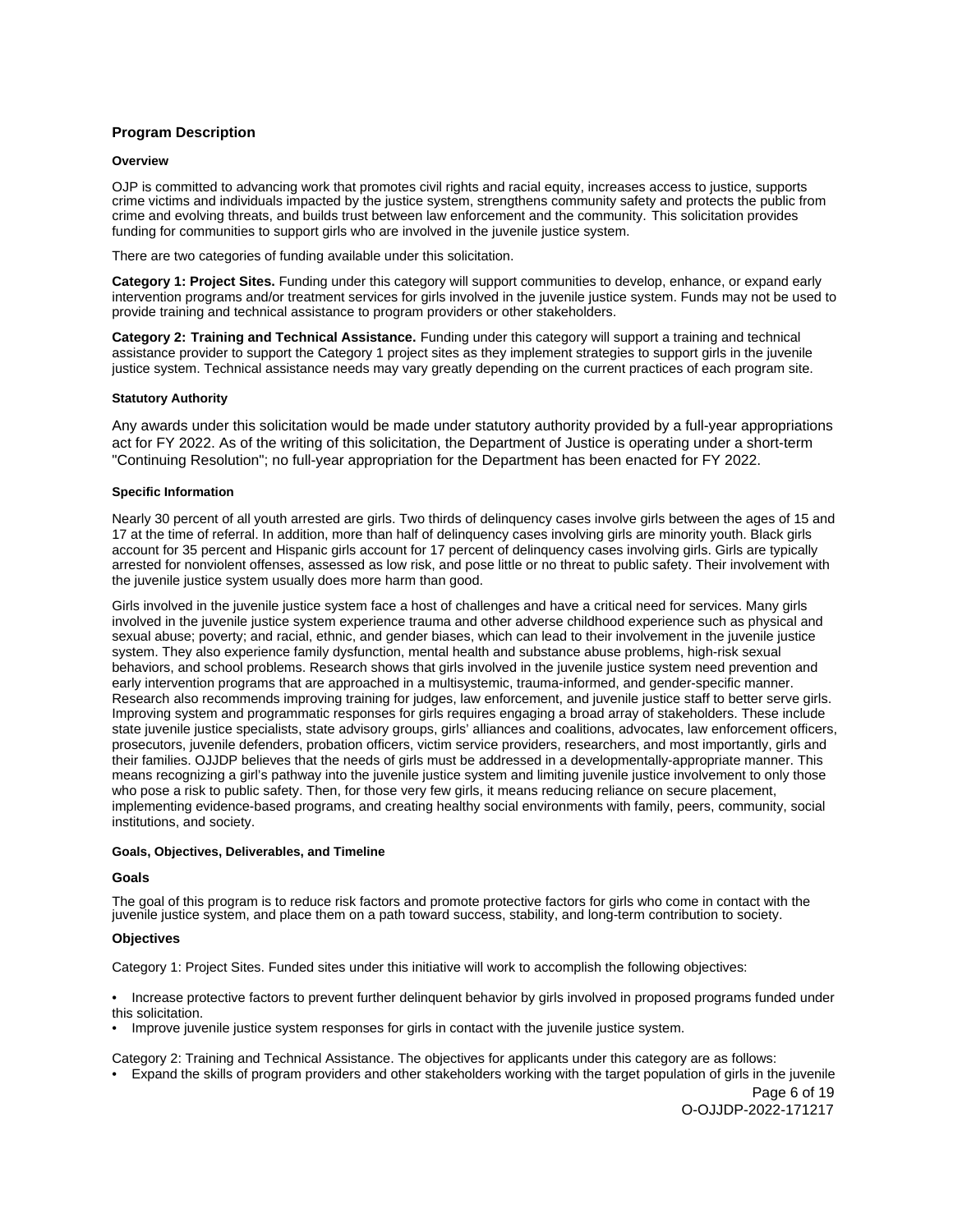<span id="page-6-0"></span>justice system.

• Assist program providers with improving juvenile justice system responses for girls in contact with the system.

#### **Deliverables**

Applicants should discuss how they will implement the following deliverables in their application that will be delivered as a result of this program.

#### **Category 1: Project Sites**

• Develop and implement direct service programs for girls involved in the juvenile justice system to reduce reoffending OR enhance or expand existing early intervention programs to meet the specific needs of girls involved in the juvenile justice system.

• Participate in an annual grantee meeting hosted by the training and technical assistance provider funded under category 2.

Applications submitted by nongovernmental organizations must have an established partnership via a memorandum of understanding (MOU) or analogous document with public juvenile justice agencies at the local or state level. This will ensure close collaboration around referrals for those girls involved in the juvenile justice system and who are eligible for services provided by the proposed project. A fully executed MOU or analogous document must be included as an attachment with the submitted application to be considered for funding. OJJDP expects these programs to be based upon best practices and may include a variety of services (i.e., in-home services, screening/assessment, educational, counseling, etc.).

## **Category 2: Training and Technical Assistance**

• Develop and implement individualized training and technical assistance plans for the grantees funded under Category 1 of this solicitation.

• Provide up to six trainings (virtual or in-person) specific to working with girls in the juvenile justice system, including training for probation, detention center staff, law enforcement, and judges.

• Develop and host an annual meeting for grantees funded under Category 1 of this solicitation.

• Develop and widely disseminate resources for the field, including information on promising and evidence-based, gender-responsive program models that are culturally competent, trauma-informed, and developmentally appropriate regarding justice-involved girls via webinars, conference presentations, policy papers, and other means.

The Goals, Objectives, and Deliverables are directly related to the performance measures that show the completed work's results, as discussed in the Application and Submission Information section.

## **OJJDP Training and Technical Assistance Awardee Standards**

OJJDP has developed the Core Performance Standards for Training, Technical Assistance, and Evaluation to promote among providers the consistency and quality of OJJDP-sponsored training and technical assistance and to advance common expectations of performance excellence. The standards present minimum expectations that providers must meet for effective practice in the planning, coordination, delivery, and evaluation of training.

Requirements related to coordination of activities will include, but are not limited to:

- Coordination with OJJDP NTTAC. OJJDP requires all training and technical assistance projects to coordinate their activities with the OJJDP National Training and Technical Assistance Center (NTTAC) by complying with all OJJDP/NTTAC protocols to ensure coordinated delivery of services among providers and the effective use of OJJDP grant funding. OJJDP reserves the right to modify these protocols at any time with reasonable notice to the grantee prior to project completion.
- OJJDP-funded webinars. The award recipient must comply with OJJDP's webinar guidelines, as described in the Core Performance Standards. Minimally, OJJDP training and technical assistance providers will submit information to OJJDP in advance of all events for the online calendar, record events, and provide the final files (which must be compliant with Section 508 of the Workforce Rehabilitation Act) to OJJDP or OJJDP's representative. For more information on Section 508 of the Workforce Rehabilitation Act, visit [https://www.section508.gov/.](https://www.section508.gov/)
- Training information sharing. OJP will collect information from its program offices on OJP-funded training and technical assistance events. Award recipients must use OJJDP's standard electronic training request form, submit information to OJJDP on all training events (e.g., name of requester, description of request, dates of event) 30 days in advance of the event date, and report additional data, as OJJDP requires.

## **Evidence-Based Programs or Practices**

OJP strongly encourages the use of data and evidence in policymaking and program development for criminal justice, juvenile justice, and crime victim services. For additional information and resources on evidence-based programs or practices, see the [OJP Grant Application Resource Guide.](https://www.ojp.gov/funding/apply/ojp-grant-application-resource-guide#evidence-based)

> Page 7 of 19 O-OJJDP-2022-171217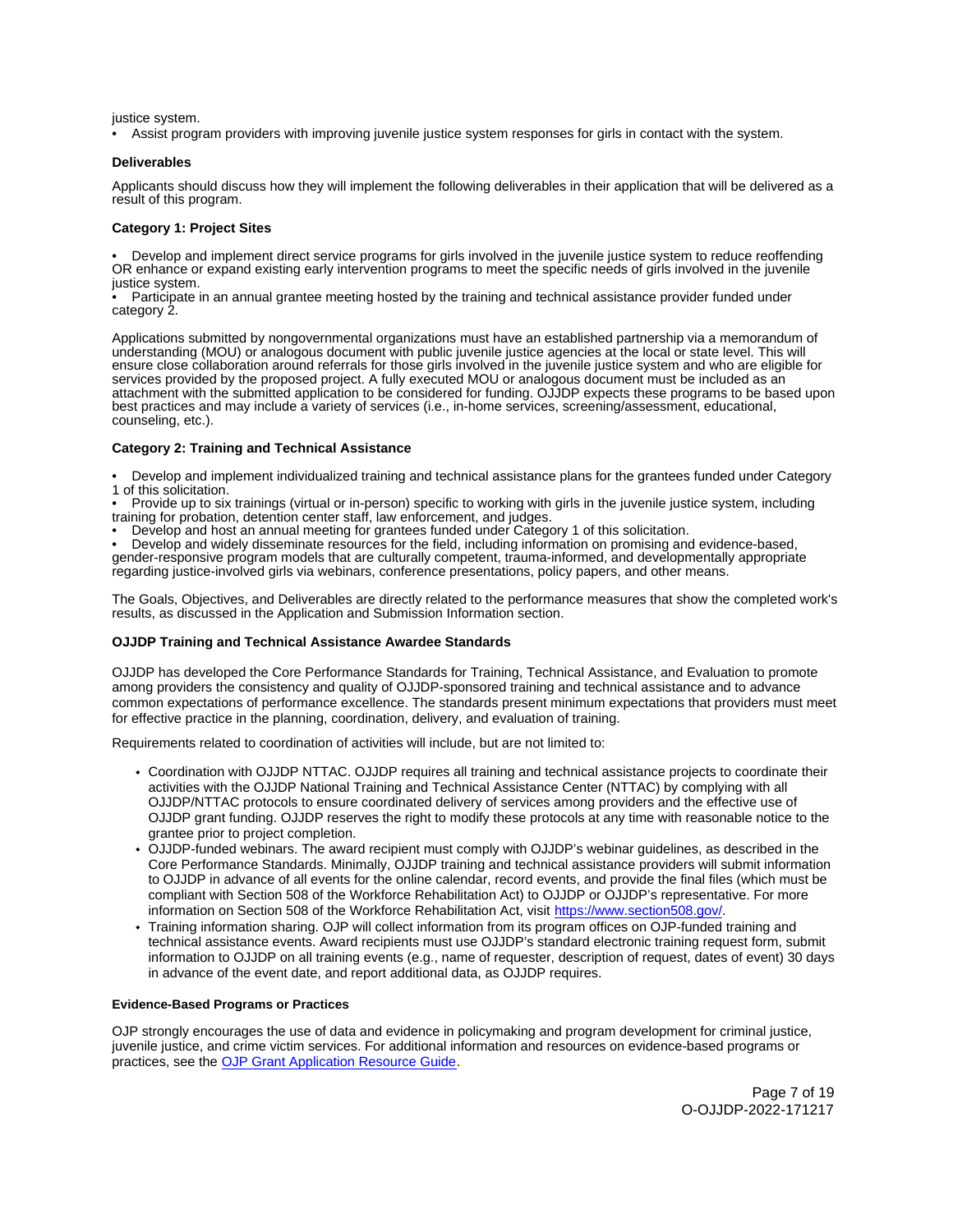## <span id="page-7-0"></span>**Information Regarding Potential Evaluation of Programs and Activities**

OJP may conduct or support an evaluation of the programs and activities funded under this solicitation. For additional information, see the [OJP Grant Application Resource Guide](https://www.ojp.gov/funding/apply/ojp-grant-application-resource-guide#potential-evaluation) section entitled "Information Regarding Potential Evaluation of Programs and Activities."

#### **OJP Priority Areas**

The Department of Justice is committed to advancing work that promotes civil rights and racial equity, increases access to justice, supports crime victims and individuals impacted by the justice system, strengthens community safety and protects the public from crime and evolving threats, and builds trust between law enforcement and the community.

1. Priority Considerations Supporting Executive Order 13985, Advancing Racial Equity and Support for Underserved Communities Through the Federal Government

Consistent with this Executive Order, the term "underserved community" refers to a population sharing a particular characteristic, as well as a geographic community, that has been systematically denied a full opportunity to participate in aspects of economic, social, and civic life or whose members have been historically underserved, marginalized, and adversely affected by inequality. Such communities include, among others, Black people, Hispanics and Latino/a/e people, Native American and other Indigenous peoples of North America (including Alaska Natives, Eskimos, and Aleuts), Asian Americans, Native Hawaiians, and Pacific Islanders.

#### In support of Executive Order 13985, OJP will:

A. Give priority consideration to applications that include project(s) that will promote racial equity and the removal of barriers to access and opportunity for communities that have been historically underserved, marginalized, and adversely affected by inequality, when making award decisions.

To receive this consideration, the applicant must describe how the proposed project(s) will address potential inequities and barriers to equal opportunity, and/or contribute to greater access to services for underserved and historically marginalized populations.

B. Give priority consideration to applicants that can demonstrate that their capabilities and competencies for implementing their proposed project(s) are enhanced because the applicant (or at least one proposed subrecipient that will receive at least 30% of the requested award funding, as demonstrated in the Budget Worksheet and Budget Narrative) identifies as a culturally specific organization. To receive this additional priority consideration, applicants must describe how being a culturally specific organization (or funding the culturally specific subrecipient organization(s)) will enhance their ability to implement the proposed project(s) and should also specify which culturally specific populations are intended or expected to be served or to have their needs addressed under the proposed project(s).

Culturally specific organizations are defined for purposes of this solicitation as private nonprofit or Tribal organizations whose primary purpose as a whole is to provide culturally specific services to, among others, Black people, Hispanics and Latino/a/e people, Native American and other Indigenous peoples of North America (including Alaska Natives, Eskimos, and Aleuts), Asian Americans, Native Hawaiians, and/or Pacific Islanders.

Note: Addressing these priority areas is one of many factors that OJP considers in making funding decisions. Receiving priority consideration for one or more priority areas is not a guarantee of an award.

**Federal Award Information** 

**Solicitation Categories** 

Page 8 of 19 O-OJJDP-2022-171217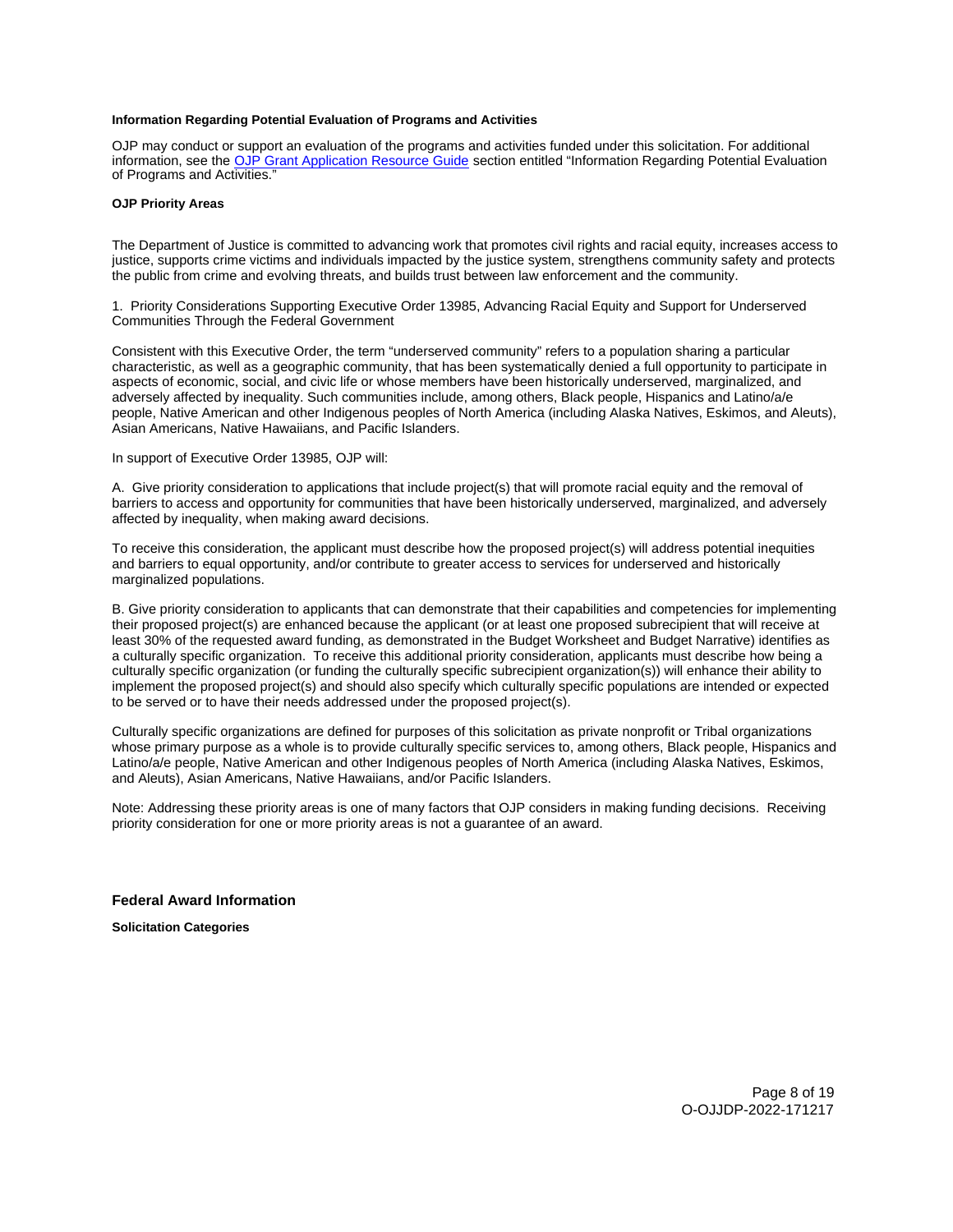<span id="page-8-0"></span>

| <b>Competition ID</b>     | Category * | Number of<br>Awards | Dollar Amount for<br>Award | Performance<br><b>Start Date</b> | Performance<br><b>Duration</b><br>(Months) |
|---------------------------|------------|---------------------|----------------------------|----------------------------------|--------------------------------------------|
| C-OJJDP-2022-00008-PROD 1 |            | 6                   | \$525,000.00               | 10/1/22 12:00<br>AM              | 36                                         |
| C-OJJDP-2022-00009-PROD 2 |            |                     | \$800,000.00               | 10/1/22 12:00<br>AM              | 12                                         |

#### **Awards, Amounts and Durations**

# 10/1/22 12:00 AM 36

**Period of Performance Start Date**  Period of Performance Duration (Months)

**Anticipated Total Amount to be Awarded Under Solicitation**  \$3,950,000.00

## **Continuation Funding Intent**

OJJDP may, in certain cases, provide additional funding in FYs 2023 and 2024 to the awards made under Category 2 in this solicitation. OJJDP will consider, among other factors, OJP's strategic (programmatic and policy) priorities, a recipient's overall management of the award, and the award-funded work's progress, when making continuation award decisions.

#### **Availability of Funds**

This solicitation, and awards (if any are made) under this solicitation, are subject to the availability of appropriated funds and to any modifications or additional requirements that may be imposed by the agency or by law. In addition, nothing in this solicitation is intended to, and does not, create any right or benefit, substantive or procedural, enforceable at law or in equity by any party against the United States, its departments, agencies, or entities, its officers, employees, or agents, or any other person.

## **Types of Awards**

OJJDP expects to make awards under Category 1 of this solicitation as grants. See the "Administrative, National Policy, and Other Legal Requirements" section of the [OJP Grant Application Resource Guide](https://ojp.gov/funding/Apply/Resources/Grant-App-Resource-Guide.htm) for a brief discussion of important statutes, regulations, and award conditions that apply to many (or in some cases, all) OJP grants.

OJJDP expects to make an award under Category 2 of this solicitation as a cooperative agreement, which provides for OJP to have substantial involvement in carrying out award activities. See the "Administrative, National Policy, and Other Legal Requirements" section of the [OJP Grant Application Resource Guide](https://ojp.gov/funding/Apply/Resources/Grant-App-Resource-Guide.htm) for additional information.

#### **Financial Management and System of Internal Controls**

Award recipients and subrecipients (including recipients or subrecipients that are pass-through entities) must, as described in the Part 200 Uniform Requirements as set out at 2 C.F.R. 200.303, comply with standards for financial and program management. See the [OJP Grant Application Resource Guide](https://www.ojp.gov/funding/apply/ojp-grant-application-resource-guide#fm-internal-controls) for additional information.

## **Cost Sharing or Matching Requirement**

This solicitation does not require a match.

## **Pre-agreement Costs (also known as Pre-award Costs)**

Page 9 of 19 O-OJJDP-2022-171217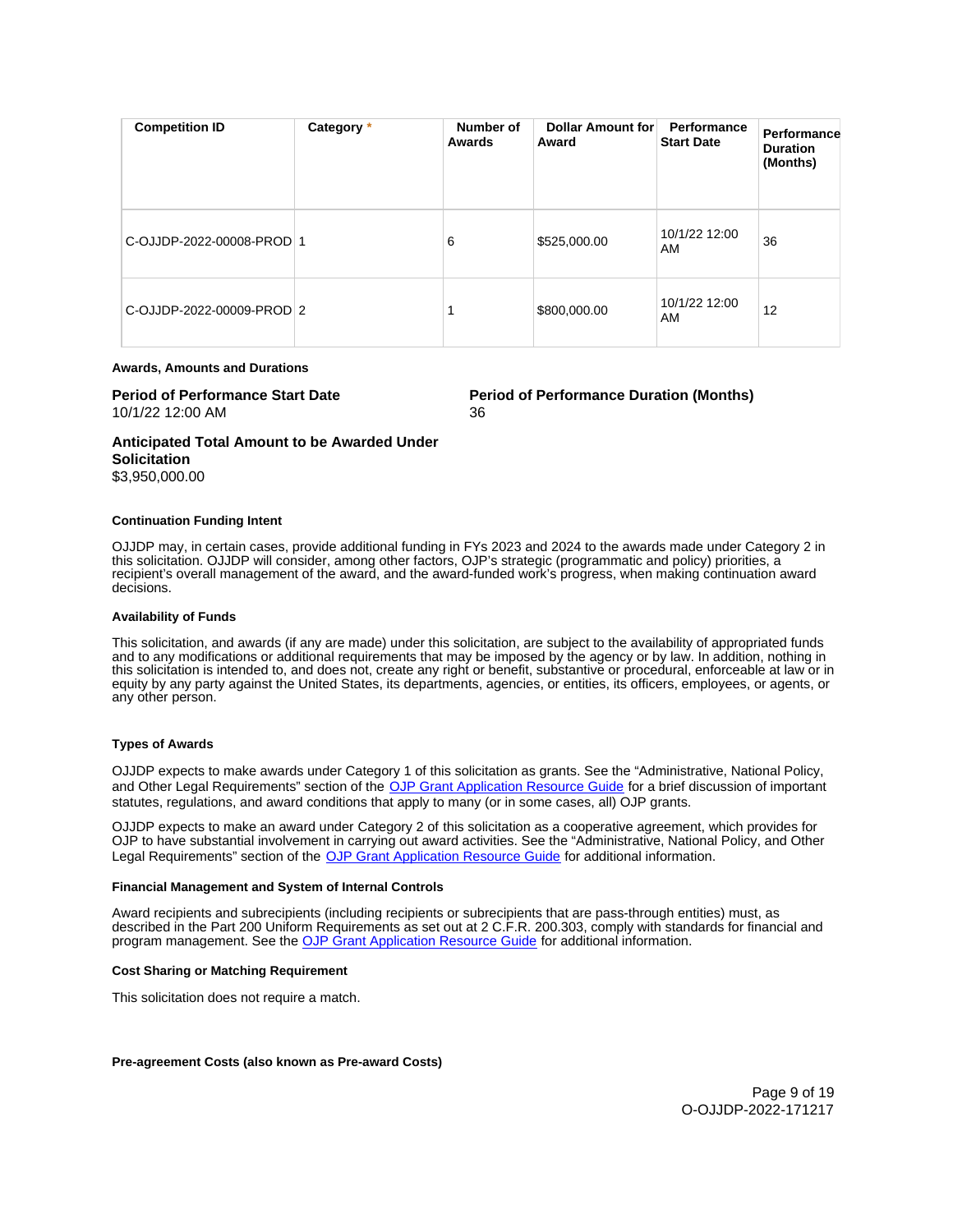<span id="page-9-0"></span>See the [OJP Grant Application Resource Guide](https://www.ojp.gov/funding/apply/ojp-grant-application-resource-guide#pre-agreement-costs) information on Pre-agreement Costs (also known as Pre-award Costs).

#### **Limitation on Use of Award Funds for Employee Compensation: Waiver**

See the [OJP Grant Application Resource Guide](https://www.ojp.gov/funding/apply/ojp-grant-application-resource-guide#limitation-use-award) information on the Limitation on Use of Award Funds for Employee Compensation; Waiver.

### **Prior Approval, Planning, and Reporting of Conference/Meeting/Training Costs**

See the [OJP Grant Application Resource Guide](https://www.ojp.gov/funding/apply/ojp-grant-application-resource-guide#prior-approval) for information on Prior Approval, Planning, and Reporting of Conference/Meeting/Training Costs.

#### **Costs Associated with Language Assistance (if applicable)**

See the [OJP Grant Application Resource Guide](https://www.ojp.gov/funding/apply/ojp-grant-application-resource-guide#costs-associated) for information on Costs Associated with Language Assistance.

## **Eligibility Information**

For eligibility information, see the solicitation cover page.

To advance Executive Order 13929 Safe Policing for Safe Communities, the Attorney General determined that all state, local, and university or college law enforcement agencies must be certified by an approved independent credentialing body or have started the certification process, to be eligible for FY 2022 DOJ discretionary grant funding. To become certified, the law enforcement agency must meet two mandatory conditions: (1) the agency's use-of-force policies adhere to all applicable federal, state, and local laws and (2) the agency's use-of-force policies prohibit chokeholds except in situations where use of deadly force is allowed by law. The certification requirement also applies to law enforcement agencies receiving DOJ discretionary grant funding through a subaward. For detailed information on this certification requirement, please visit

[https://cops.usdoj.gov/SafePolicingEO](https://cops.usdoj.gov/SafePolicingEO%20) to access the Standards for Certification on Safe Policing for Safe Communities, the Implementation Fact Sheet, and the List of Designated Independent Credentialing Bodies.

For information on cost sharing or match requirements, see the "Federal Award Information" section.

## **Application and Submission Information**

The following application elements **must** be included in the application to meet the basic minimum requirements to advance to peer review and receive consideration for funding:

- Proposal Abstract
- Proposal Narrative
- Budget Worksheet and Budget Narrative (Web-based Form) (The web-based form includes the budget details and the budget narrative.)
- For nongovernment agencies, as MOU or analogous document with public juvenile justice agencies

See the "Application Elements and Formatting Instructions" section of the [OJP Grant Application Resource Guide](https://www.ojp.gov/funding/apply/ojp-grant-application-resource-guide#application-elements) for information on what happens to an application that does not contain all the specified elements or is nonresponsive to the scope of the solicitation.

#### **Information to Complete the Application for Federal Assistance (SF-424)**

The SF-424 must be submitted in [Grants.gov.](https://Grants.gov) The SF-424 is a required standard form used as a cover sheet for submission of pre-applications, applications, and related information. See the [OJP Grant Application Resource Guide](https://www.ojp.gov/funding/apply/ojp-grant-application-resource-guide#complete-application) for additional information on completing the SF-424. In Section F of the SF-424, please include the name and contact information of the individual **who will complete the application in JustGrants**. JustGrants will use this information (email address) to assign the application to this user in JustGrants.

**Intergovernmental Review:** This solicitation ("funding opportunity") is not subject to [Executive Order 12372.](https://www.archives.gov/federal-register/codification/executive-order/12372.html) (In completing the SF-424, an applicant is to answer question 19 by selecting the response that the "Program is not covered by E.O. 12372.")

> Page 10 of 19 O-OJJDP-2022-171217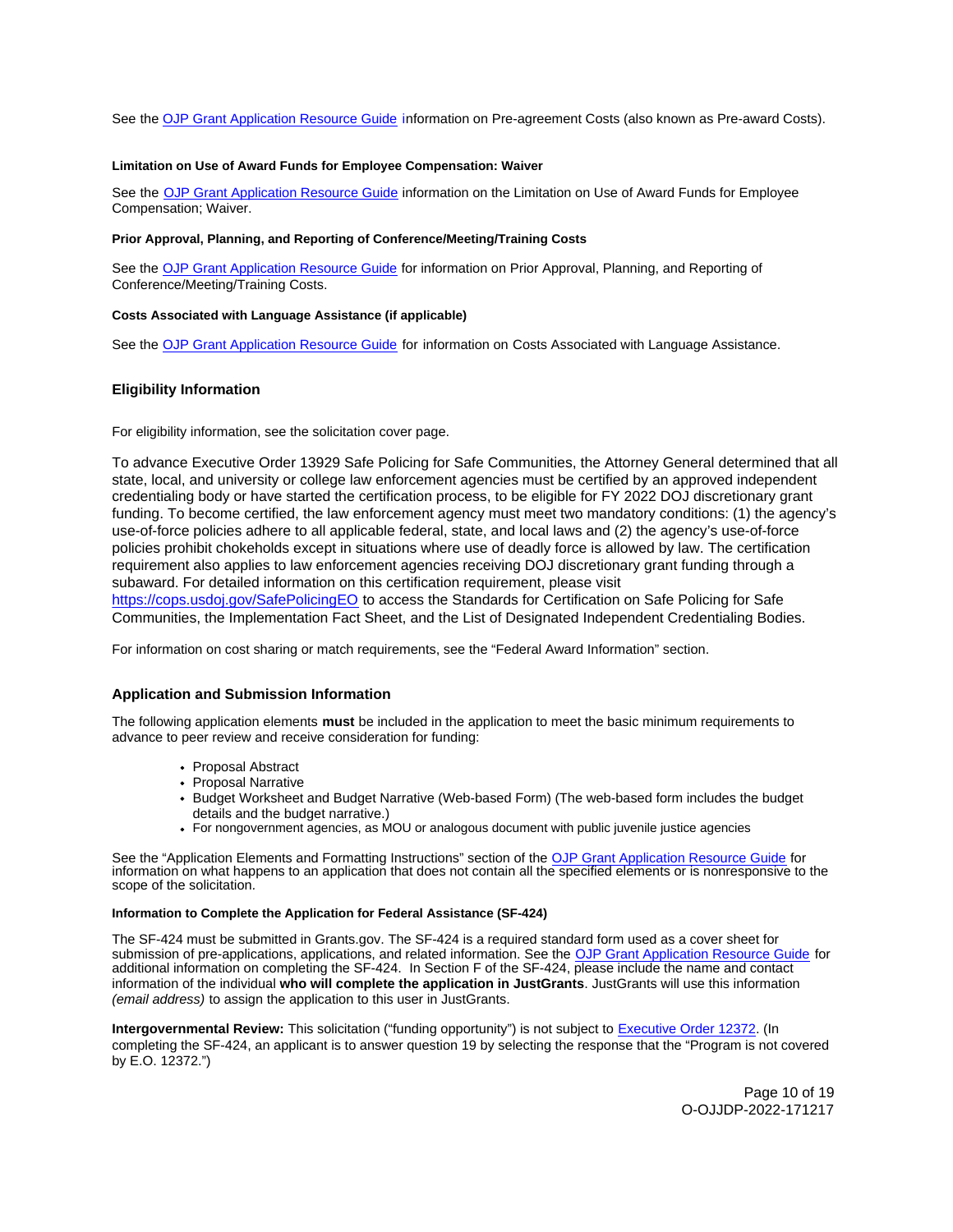#### <span id="page-10-0"></span>**Standard Applicant Information (JustGrants 424 and General Agency Information)**

The Standard Applicant Information section of the JustGrants application is pre-populated with the SF-424 data submitted in [Grants.gov](https://Grants.gov). The applicant will need to review the Standard Applicant Information in JustGrants and make edits as needed. Within this section, the applicant will need to: add zip codes for areas affected by the project; confirm its Authorized Representative; and verify and confirm the organization's unique entity identifier, legal name, and address.

## **Proposal Abstract**

A proposal abstract (no more than 400 words) summarizing the proposed project, including the purpose of the project, primary activities, expected outcomes, the service area, intended beneficiaries and subrecipients (if known), will be completed in the JustGrants web-based form. This abstract should be written in the third person and will be made publicly available on the OJP website if the project is awarded.

## **Proposal Narrative**

The proposal narrative should be submitted as an attachment in JustGrants. The attached document should be doublespaced, using a standard 12-point Times New Roman font; have no less than 1-inch margins; and should not exceed 30 pages. Pages should be numbered and submitted as an attachment. If the proposal narrative fails to comply with these length restrictions, OJJDP may consider such noncompliance in peer review and in final award decision.

The following sections must be included as part of the proposal narrative:

a. Description of the Issue

Applicants in Categories 1 or 2 should briefly describe the nature and scope of the problem that the program will address (e.g., juvenile crime committed by girls, specific needs of girls involved in the juvenile justice system). The applicant should use data and research to provide evidence that the problem exists, demonstrate the size and scope of the problem, and document the effects of the problem on the target population and the larger community. Applicants should describe any research or evaluation studies that relate to the problem and contribute to their understanding of its causes and potential solutions. While OJJDP expects applicants to review the research literature for relevant studies, they should also explore whether unpublished local sources of research or evaluation data are available. Any data or research referenced in the narrative should include information about the source of the data and/or a citation.

Applicants under Category 1 should describe the need for assistance and resources to address the problem. Applicants should describe the target population and any previous or current attempts to address the problem.

Applicants under Category 2 should present a clear understanding of issues pertaining to developing and implementing multifaceted intervention programs that serve girls in the juvenile justice system and detail how targeted training and technical assistance can address these issues.

b. Project Design and Implementation

Applicants in Categories 1 and 2 should detail how the project will operate throughout the funding period and describe the strategies that they will use to achieve the goals and objectives identified in the previous section. Applicants should describe how they will complete the deliverables stated in the Goals, Objectives, and Deliverables section. OJJDP encourages applicants to select evidence-based practices for their programs. This section should also include details regarding any leveraged resources (cash or in-kind) from local sources to support the project and discuss plans for sustainability beyond the grant period.

Applicants under Category 1 should provide a detailed description of the proposed early intervention and/or treatment programs for the target population. If a program currently exists, describe how it will be enhanced. Applicants should also describe the target population, including eligibility requirements, the number proposed to be served, and justification and demonstration that this is an attainable number.

Applicants under Category 2 should describe the types of technical assistance services they propose to provide and how that technical assistance would meet the needs identified in the statement of the problem. Applicants should demonstrate the cost effectiveness of their services and describe their experience providing training and technical assistance at the community and regional levels and in working with girls in the juvenile justice system.

Applications submitted by nongovernmental organizations must have an established partnership via an MOU or analogous document with public juvenile justice agencies at the local or state level. This will ensure close collaboration around referrals for those girls involved in the juvenile justice system and who are eligible for services provided by the proposed project. A fully executed MOU or analogous document must be included as an attachment with the submitted application to be considered for funding.

> Page 11 of 19 O-OJJDP-2022-171217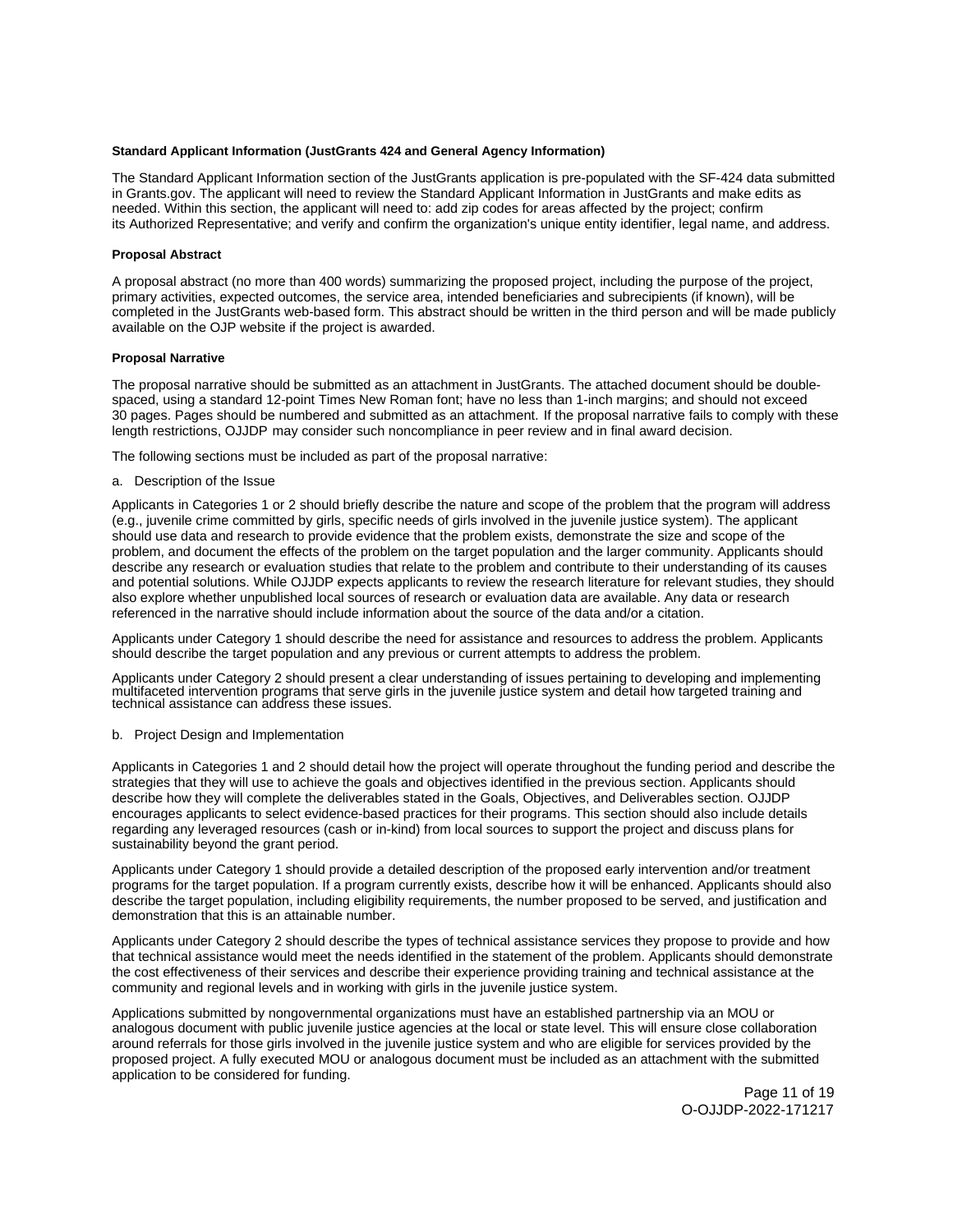<span id="page-11-0"></span>If the applicant is seeking priority consideration for Priority 1(A), it should address in this section how the proposed project (s) will promote racial equity and/or the removal of barriers to access and opportunity, and/or contribute to greater access to services, for communities that have been historically underserved, marginalized, and adversely affected by inequality.

**Timeline.** Applicants should submit a realistic timeline or milestone chart that indicates major tasks associated with the goals and objectives of the project, assigns responsibility for each, and plots completion of each task by month or quarter for the duration of the award, using "Year 1," "Month 1," "Quarter 1," etc., not calendar dates (see "Sample Project Timelines" [here\)](https://ojjdp.ojp.gov/funding/ojjdp-sample-timelines). Applicants should submit the timeline as a separate attachment, as stipulated in Additional Application Components. On receipt of an award, the recipient may revise the timeline, based on training and technical assistance that OJJDP will provide.

#### c. Capabilities and Competencies

This section should describe the experience and capability of the applicant organization and any contractors or subgrantees that the applicant will use to implement and manage this effort and its associated federal funding, highlighting any previous experience implementing projects of similar design or magnitude. Applicants should highlight their experience/capability/capacity to manage subawards, including details on their system for fiscal accountability. Management and staffing patterns should be clearly connected to the project design described in the previous section. Applicants should describe the roles and responsibilities of project staff and explain the program's organizational structure and operations. Applicants should include a copy of an organizational chart showing how the organization operates, including who manages the finances; how the organization manages subawards, if there are any; and the management of the project proposed for funding.

If the applicant is seeking priority consideration under Priority 1(B), it should describe within this section how being a culturally specific organization (or funding a culturally specific subrecipient organization at a minimum of 30% of the project budget) will enhance its ability to implement the proposed project(s) and should also specify which culturally specific populations are intended or expected to be served or have their needs addressed under the proposed project(s).

d. Plan for Collecting the Data Required for this Solicitation's Performance Measures

Describe the process for measuring project performance. Identify who will collect the data, who is responsible for performance measurements, and how the information will be used to guide and evaluate the impact of the project. Describe the process that will be used to accurately report data.

Note: Applicants are **not** required to submit performance data with the application. Rather, performance measure information is included as an alert that successful applicants will be required to submit performance data as part of each award's reporting requirements.

OJP will require each successful applicant to submit regular performance data that demonstrate the results of the work carried out under the award. The performance data directly relate to the goals, objectives, and deliverables identified in the "Goals, Objectives, and Deliverables" discussion. Applicants can visit OJP's performance measurement page at [www.ojp.gov/performance](https://www.ojp.gov/performance) for an overview of performance measurement activities at OJP.

A list of performance measure questions for this program can be found at [https://ojjdp.ojp.gov/funding/grant-performance-measurement/fy-2022-performance-measures.](https://ojjdp.ojp.gov/funding/performance-measures/performance-measures-girls-juvenile-justice-system-program.pdf)

Applicants can also visit OJP's performance measurement page at [www.ojp.gov/performance](https://www.ojp.gov/performance) for an overview of performance measurement activities at OJP.

OJJDP will require award recipients to submit performance measure data and performance reports in JustGrants. OJJDP will provide further guidance on the post-award submission process, if selected for award.

## **Note on Project Evaluations**

An applicant that proposes to use award funds through this solicitation to conduct project evaluations must follow the guidance in the "Note on Project Evaluations" section in the [OJP Grant Application Resource Guide.](https://www.ojp.gov/funding/apply/ojp-grant-application-resource-guide#project-evaluations)

#### **Goals, Objectives, Deliverables, and Timeline**

The applicant will submit the OJJDP FY 2022 Reducing Risk for Girls in the Juvenile Justice System's goals, objectives, deliverables, and timeline in the JustGrants web-based form.

> Page 12 of 19 O-OJJDP-2022-171217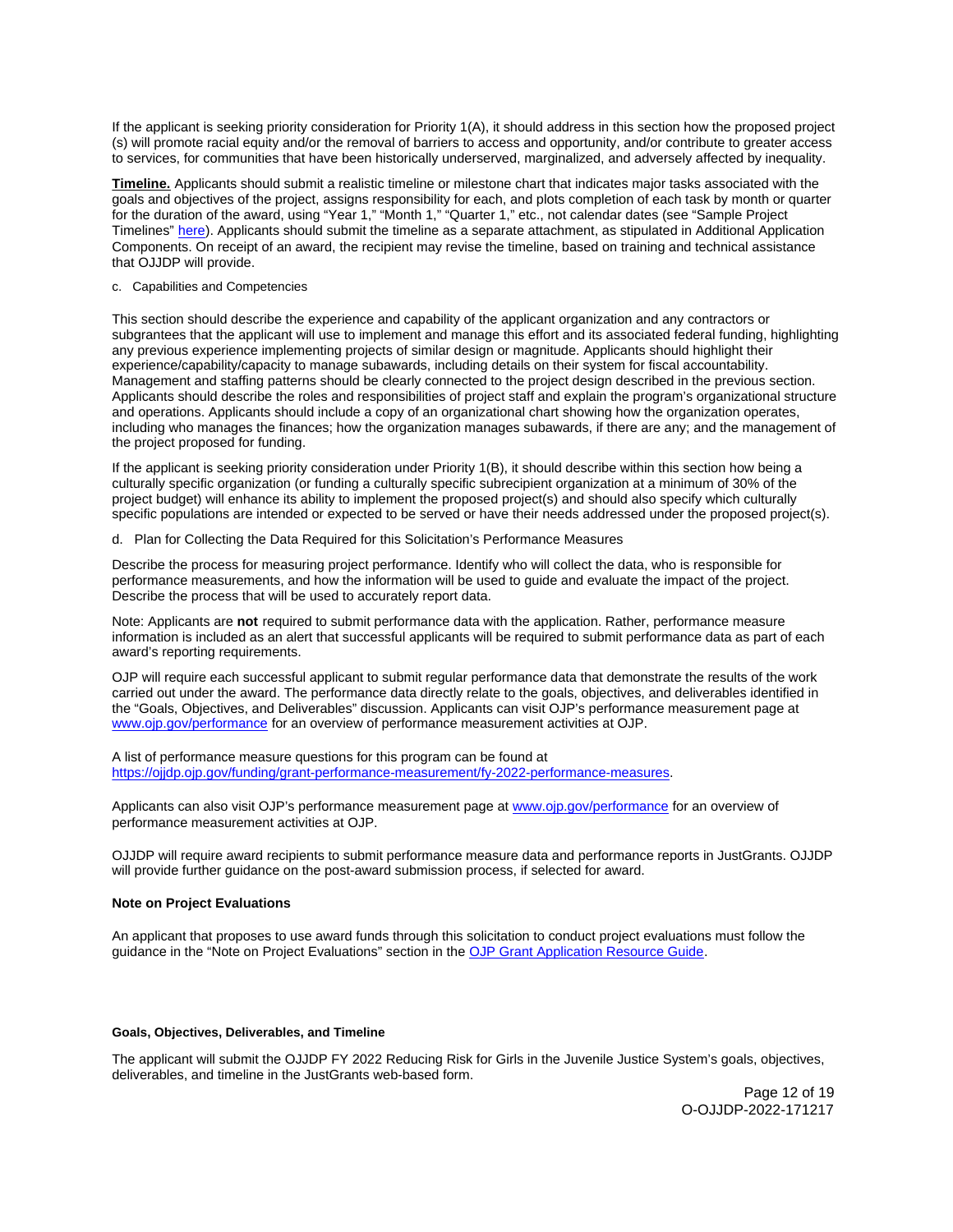#### <span id="page-12-0"></span>**Budget and Associated Documentation**

Successful applicants under Category 1 are expected to participate in a 2-day peer learning collaborative meeting in the first year of the project and also in each subsequent year of the project, which they should include in their budget. Applicants should budget approximately \$2,000 per person (up to 3 people) to attend the meetings and record this as part of the travel line item in the budget. The Office of the Chief Financial Officer requires cost calculations for all line items in your budget, including this required travel. The cost breakdown should include airfare, per diem rate, lodging, number of travelers, number of days, etc. (for example, 3 people x airline ticket (\$500) = \$1,500, 3 people x 2 days per diem (\$76/day) = \$456, 2 people x lodging (\$251) x 2 nights = \$1,506). Use U.S. General Services Administration per diem rates.

#### **Budget Worksheet and Budget Narrative (Web-based Form)**

Applicants will complete the JustGrants web-based budget form. See the [OJP Grant Application Resource Guide](https://ojp.gov/funding/Apply/Resources/Grant-App-Resource-Guide.htm) for additional information.

If the applicant is seeking priority consideration under Priority 1(B) based on the identification of at least one proposed subrecipient as a culturally specific organization, the proposed funding for the subrecipient in the web-based budget form **must be a minimum of 30% of award funding.** 

The budget narrative must also describe how the activities that will be funded with the (minimum) 30% of award funding provided to the subrecipient **specifically relate to the priority consideration requested under Priority 1(B)** and described in the Capabilities and Competencies section of the application.

## **Indirect Cost Rate Agreement (if applicable)**

The applicant will submit its indirect cost rate agreement by uploading it as an attachment in JustGrants. See the OJP [Grant Application Resource Guide](https://www.ojp.gov/funding/apply/ojp-grant-application-resource-guide#indirect-cost) for additional information.

#### **Financial Management Questionnaire (including applicant disclosure of high-risk status)**

The applicant will download the questionnaire, complete it, and submit it by uploading it as an attachment in JustGrants. See the [OJP Grant Application Resource Guide](https://ojp.gov/funding/Apply/Resources/Grant-App-Resource-Guide.htm) for additional information and the link to the questionnaire.

#### **Disclosure of Process Related to Executive Compensation**

If applicable, applicants will submit a description of the process used to determine compensation by uploading the document as an attachment in JustGrants. See the "Application Attachments" section of the [OJP Grant Application](https://www.ojp.gov/funding/Apply/Resources/Grant-App-Resource-Guide.htm)  [Resource Guide](https://www.ojp.gov/funding/Apply/Resources/Grant-App-Resource-Guide.htm) for additional information.

#### **Additional Application Components**

#### **Tribal Authorizing Resolution**

An application in response to this solicitation may require inclusion of Tribal authorizing documentation as an attachment. If applicable, the applicant will submit the tribal authorizing documentation by uploading it as an attachment in JustGrants. See the [OJP Grant Application Resource Guide](https://www.ojp.gov/funding/apply/ojp-grant-application-resource-guide#tribal-authorizing-resolution) for information on Tribal authorizing resolutions.

## **Research and Evaluation Independence and Integrity Statement**

If an application proposes research (including research and development) and/or evaluation, the applicant must demonstrate research/evaluation independence and integrity, including appropriate safeguards, before it may receive award funds. The applicant will submit documentation of its research and evaluation independence and integrity by uploading it as an attachment in JustGrants. For additional information, see the [OJP Grant Application Resource Guide.](https://www.ojp.gov/funding/apply/ojp-grant-application-resource-guide#research-evaluation)

#### **MOU or analogous document**

Page 13 of 19 O-OJJDP-2022-171217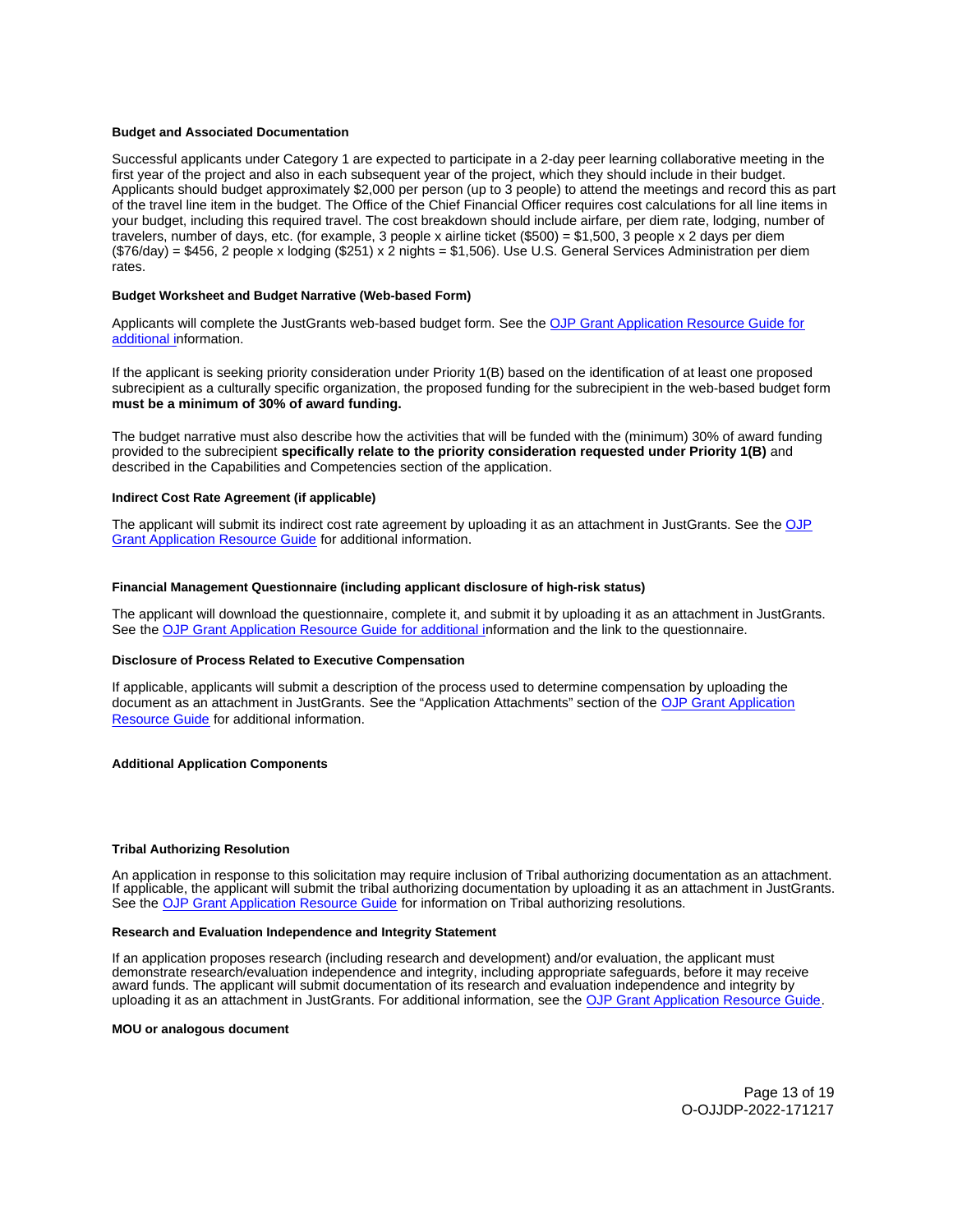<span id="page-13-0"></span>Applications submitted by nongovernment organizations must have an established partnership via an MOU or analogous document with public juvenile justice agencies at the local or state level. This will ensure close collaboration around referrals for those girls involved in the juvenile justice system and who are eligible for services provided by the proposed project. A fully executed MOU or analogous document must be included as an attachment with the submitted application to be considered for funding.

#### **Disclosures and Assurances**

The applicant will address the following disclosures and assurances.

#### **Disclosure of Lobbying Activities**

Complete and submit the SF-LLL in [Grants.gov.](https://Grants.gov) See the [OJP Grant Application Resource Guide](https://www.ojp.gov/funding/apply/ojp-grant-application-resource-guide#disclosure-lobby) for additional information.

## **DOJ Certified Standard Assurances**

Review and accept the DOJ Certified Standard Assurances in JustGrants. See the [OJP Grant Application Resource](https://www.ojp.gov/funding/apply/ojp-grant-application-resource-guide#administrative)  [Guide](https://www.ojp.gov/funding/apply/ojp-grant-application-resource-guide#administrative) for additional information.

#### **Applicant Disclosure of Duplication in Cost Items**

Complete the JustGrants web-based Applicant Disclosure of Duplication in Cost Items form. See the [OJP Grant](https://www.ojp.gov/funding/apply/ojp-grant-application-resource-guide#applicant-disclosure-pending-applications)  [Application Resource Guide](https://www.ojp.gov/funding/apply/ojp-grant-application-resource-guide#applicant-disclosure-pending-applications) for additional information.

## **DOJ Certifications Regarding Lobbying; Debarment, Suspension and Other Responsibility Matters; and Drug-Free Workplace Requirements**

Review and accept the DOJ Certified Certifications Regarding Lobbying; Debarment, Suspension and Other Responsibility Matters; Drug-Free Workplace Requirements; Law Enforcement and Community Policing in JustGrants. See the [OJP Grant Application Resource Guide](https://www.ojp.gov/funding/apply/ojp-grant-application-resource-guide#administrative) for additional information.

#### **Applicant Disclosure and Justification – DOJ High-Risk Grantees (if applicable)**

If applicable, submit the DOJ High-Risk Disclosure and Justification as an attachment in JustGrants. A DOJ high-risk grantee is an award recipient that has received a DOJ high-risk designation based on a documented history of unsatisfactory performance, financial instability, management system or other internal control deficiencies, or noncompliance with award terms and conditions on prior awards, or is otherwise not responsible. See the [OJP Grant](https://www.ojp.gov/funding/apply/ojp-grant-application-resource-guide#applicant-disclosure-justification)  [Application Resource Guide](https://www.ojp.gov/funding/apply/ojp-grant-application-resource-guide#applicant-disclosure-justification) for additional information.

#### **How to Apply**

.

Step 1: The applicant must submit the **SF-424** and **SF-LLL** in [Grants.gov](https://Grants.gov) at [https://www.grants.gov/web/grants/register.html.](https://www.grants.gov/web/grants/register.html) 

Step 2: The applicant must then submit the **full application,** including attachments, in JustGrants in [JustGrants.usdoj.gov](https://justicegrants.usdoj.gov/) 

For additional information, see the "How to Apply" section in the [OJP Grant Application Resource Guide](https://www.ojp.gov/funding/apply/ojp-grant-application-resource-guide#apply) and the [DOJ](https://justicegrants.usdoj.gov/sites/g/files/xyckuh296/files/media/document/appln-submission-checklist.pdf) [Application Submission Checklist.](https://justicegrants.usdoj.gov/sites/g/files/xyckuh296/files/media/document/appln-submission-checklist.pdf)

## **Submission Dates and Time**

The **SF-424 and the SF-LLL** must be submitted in [Grants.gov](https://Grants.gov) by 11:59 p.m. Eastern Time on May 25, 2022.

The **full application** must be submitted in JustGrants by 8:59 p.m. Eastern Time on June 6, 2022.

OJP urges applicants to submit their [Grants.gov](https://Grants.gov) and JustGrants submissions prior to the due dates to allow sufficient time to correct errors and resubmit by the submission deadlines if a rejection notification is received. To be considered timely, the **full application** must be submitted in JustGrants by the JustGrants application deadline.

## **Experiencing Unforeseen Technical Issues**

An applicant that experiences unforeseen SAM.gov, [Grants.gov,](https://Grants.gov) or JustGrants technical issues beyond its control that prevent application submission by the deadline must demonstrate all efforts in requesting technical support in order to

> Page 14 of 19 O-OJJDP-2022-171217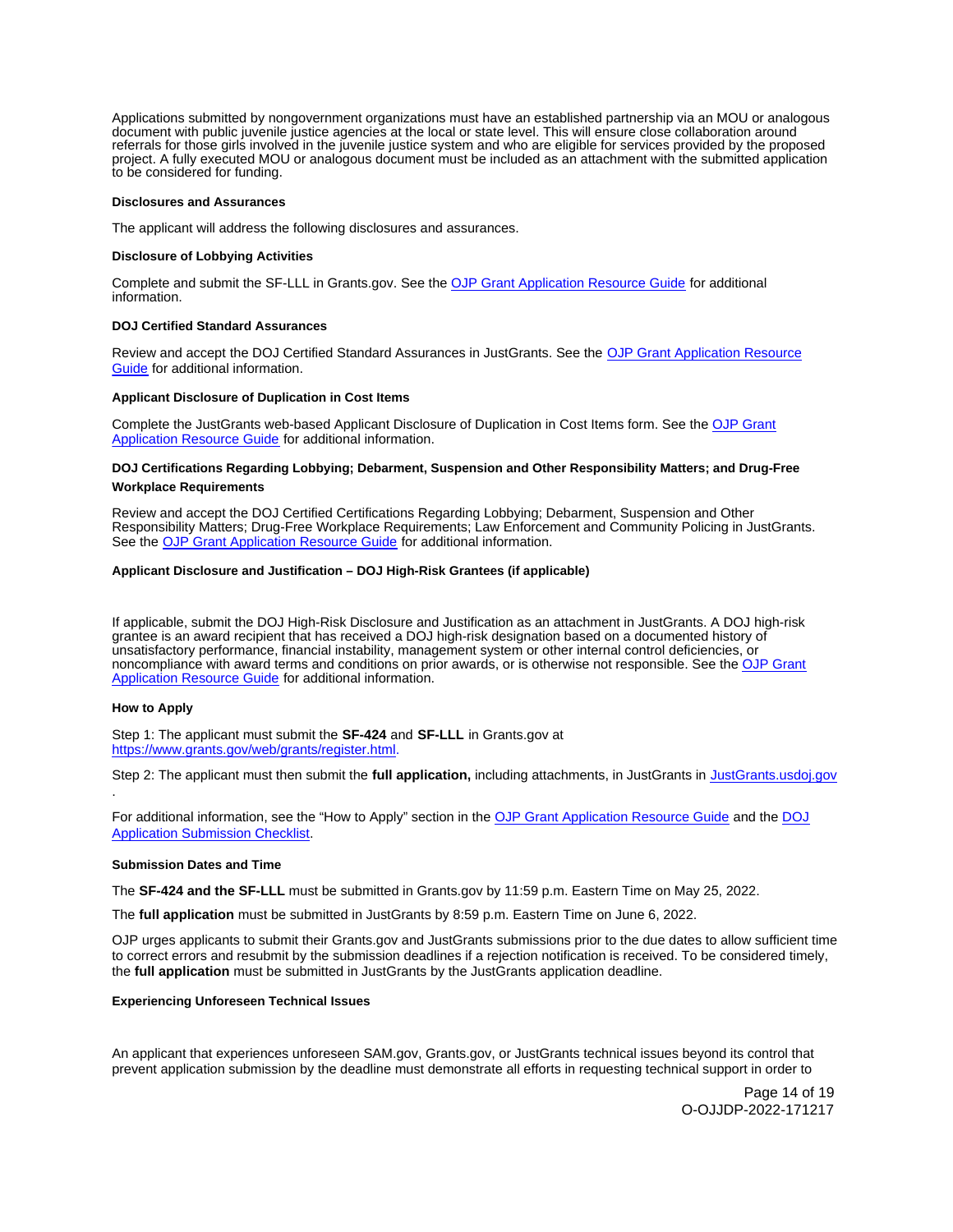<span id="page-14-0"></span>submit an application by the deadline. Technical support is available via phone and email to the applicable SAM.gov, [Grants.gov](https://Grants.gov), or JustGrants support centers or service desks in which an applicant received a ticket number for resolution. If an applicant misses a deadline due to unforeseen technical difficulties, the applicant may request a waiver to submit an application after the deadline. Note: If an applicant does not submit all of the required [Grants.gov](https://Grants.gov) forms by the [Grants.gov](https://Grants.gov) deadline, the applicant will not be able to proceed to the JustGrants portion of the application process.

An applicant experiencing technical difficulties with the following systems must contact the associated support desk indicated below to report the technical issue and receive a tracking number:

- [Grants.gov](https://Grants.gov)  contact the Grants.gov Customer Support Hotline
- SAM.gov contact the [SAM Help Desk \(Federal Service Desk\)](https://www.fsd.gov/gsafsd_sp)
- JustGrants contact the JustGrants Support Desk at [JustGrants.Support@usdoj.gov](mailto:JustGrants.Support@usdoj.gov) or 833–872–5175

An applicant requesting a waiver to submit a late application must document their request for technical assistance in an email to the OJP Response Center at [grants@ncjrs.gov](file:///C:/Users/local_Yehj/INetCache/Content.Outlook/20U4XBR7/grants@ncjrs.gov) **within 24 hours after the application deadline** to request approval to submit its application after the deadline. If an applicant has technical issues with [Grants.gov,](https://Grants.gov) the applicant must contact the Response Center within 24 hours of the [Grants.gov](https://Grants.gov) deadline to request approval to submit after the deadline. However, waiver requests will not be reviewed until after the JustGrants deadline to allow time for all waivers to be submitted. Waiver requests to submit after the submission deadline must:

- Describe the technical difficulties experienced.
- Include a timeline of the applicant's submission efforts (e.g., what date and time did the error occur, what date and time was action taken to resolve the issue and resubmit, and what date and time did support representatives respond).
- Include an attachment(s) of the complete grant application and all required documentation and material.
- Include the applicant's Unique Entity Identifier and any applicable SAM.gov tracking number(s), [Grants.gov](https://Grants.gov) Help Desk ticket numbers, and JustGrants Support Desk ticket numbers.

OJP will review each request for late submission and required supporting documentation and notify the applicant whether the request has been approved or denied. For more details on the waiver process, OJP encourages applicants to review the "Experiencing Unforeseen Technical Issues" section in the [OJP Grant Application Resource Guide](https://www.ojp.gov/funding/apply/ojp-grant-application-resource-guide#experiencing-unforeseen-technical-issues).

## **Application Review Information**

## **Review Criteria**

Applications that meet the basic minimum requirements will be evaluated by peer reviewers. Applications will be evaluated on how the proposed project/program addresses the following criteria:

- 1. Description of the Issue 15% evaluate the applicant's understanding of the program/issue to be addressed.
- 2. Project Design and Implementation 40%- evaluate the adequacy of the proposal, including the goals, objectives, timelines, milestones, and deliverables.
- 3. Capabilities and Competencies 30% evaluate the administrative and technical capacity of the applicant to successfully accomplish the goals and objectives.
- 4. Plan for Collecting the Data Required for this Solicitation's Performance Measures 10% evaluate the applicant's understanding of the performance data reporting requirements and the plan for collecting the required data.
- 5. Budget 5% evaluate for completeness, cost effectiveness, and allowability (e.g., reasonable, allocable, and necessary for project activities).

#### **Other Review Criteria/Factors**

Other important considerations for OJJDP include geographic diversity, strategic priorities (specifically including, but not limited to, those priority areas already mentioned), available funding, past performance, and the extent to which the Budget Worksheet and Budget Narrative (web-based form) accurately explain project costs that are reasonable, necessary, and otherwise allowable under federal law and applicable federal cost principles.

#### **Review Process**

Applications submitted under this solicitation that meet the basic minimum requirements, will be evaluated for technical

Page 15 of 19 O-OJJDP-2022-171217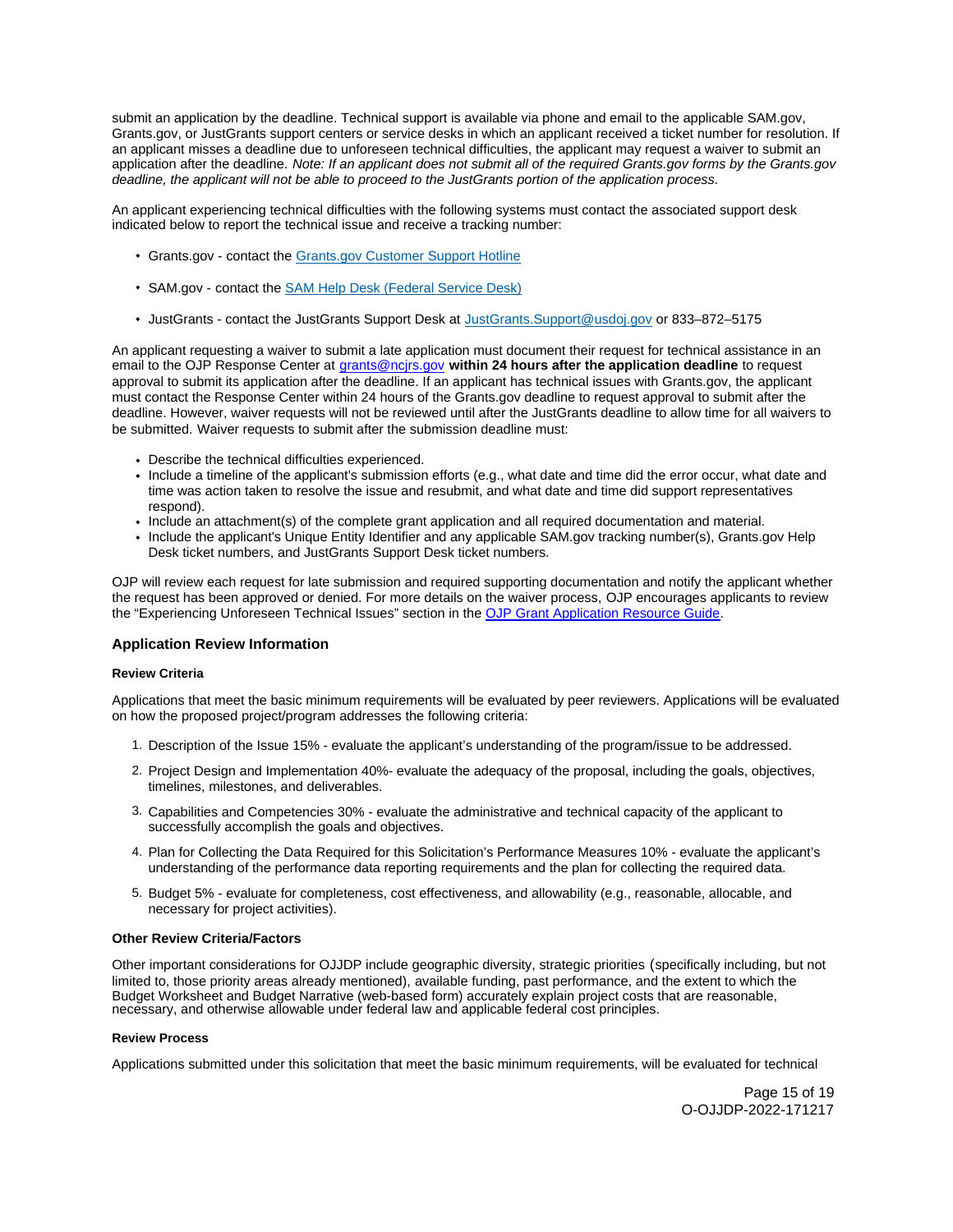<span id="page-15-0"></span>merit by a peer review panel(s) in accordance with OJP peer review policy and procedures using the stated review criteria listed above.

OJP screens applications to ensure they meet the basic minimum requirements prior to conducting the peer review. Although specific requirements may vary, the following are common requirements applicable to all OJP solicitations:

- The application must be submitted by an eligible type of applicant.
- The application must request funding within programmatic funding constraints (if applicable).
- The application must be responsive to the scope of the solicitation.
- The application must include all items necessary to meet the basic minimum requirements.

Pursuant to the Part 200 Uniform Requirements, before award decisions are made, OJP also reviews information related to the degree of risk posed by the applicant. Among other things to help assess whether an applicant with one or more prior federal awards has a satisfactory record with respect to performance, integrity, and business ethics, OJP checks whether the applicant is listed in SAM as excluded from receiving a federal award.

In addition, if OJP anticipates that an award will exceed \$250,000 in federal funds, OJP also must review and consider any information about the applicant that appears in the non-public segment of the integrity and performance system accessible through SAM (currently, the Federal Awardee Performance and Integrity Information System, FAPIIS).

**Important note on FAPIIS:** An applicant may review and comment on any information about itself that currently appears in FAPIIS and was entered by a federal awarding agency. OJP will consider such comments by the applicant, in addition to the other information in FAPIIS, in its assessment of the risk posed by the applicant.

Absent explicit statutory authorization or written delegation of authority to the contrary, all final award decisions will be made by the Assistant Attorney General, who may consider not only peer review ratings and OJJDP recommendations, but also other factors as indicated in this section.

## **Federal Award Administration Information**

#### **Federal Award Notices**

See the [OJP Grant Application Resource Guide](https://www.ojp.gov/funding/apply/ojp-grant-application-resource-guide#federal-award-notices) for information on award notifications and instructions.

#### **Administrative, National Policy, and Other Legal Requirements**

If selected for funding, in addition to implementing the funded project consistent with the OJP-approved application, the recipient must comply with all award conditions and all applicable requirements of federal statutes and regulations, including the applicable requirements referred to in the assurances and certifications executed in connection with award acceptance. For additional information on these legal requirements, see the "Administrative, National Policy, and Other Legal Requirements" section in the [OJP Grant Application Resource Guide.](https://www.ojp.gov/funding/apply/ojp-grant-application-resource-guide#administrative)

#### **Information Technology (IT) Security Clauses**

An application in response to this solicitation may require inclusion of information related to information technology security. See the [OJP Grant Application Resource Guide](https://www.ojp.gov/funding/apply/ojp-grant-application-resource-guide#information-technology) for information on information technology security.

## **General Information about Post-Federal Award Reporting Requirements**

In addition to the deliverables described in the "Program Description" section, all award recipients under this solicitation will be required to submit certain reports and data.

Required reports. Award recipients typically must submit quarterly financial reports, semi-annual performance reports, final financial and performance reports, and, if applicable, an annual audit report in accordance with the Part 200 Uniform Requirements or specific award conditions. Future awards and fund drawdowns may be withheld if reports are delinquent. (In appropriate cases, OJP may require additional reports.)

See the [OJP Grant Application Resource Guide](https://www.ojp.gov/funding/apply/ojp-grant-application-resource-guide#general-information) for additional information on specific post-award reporting requirements, including performance measure data.

## **Federal Awarding Agency Contact(s)**

Page 16 of 19 O-OJJDP-2022-171217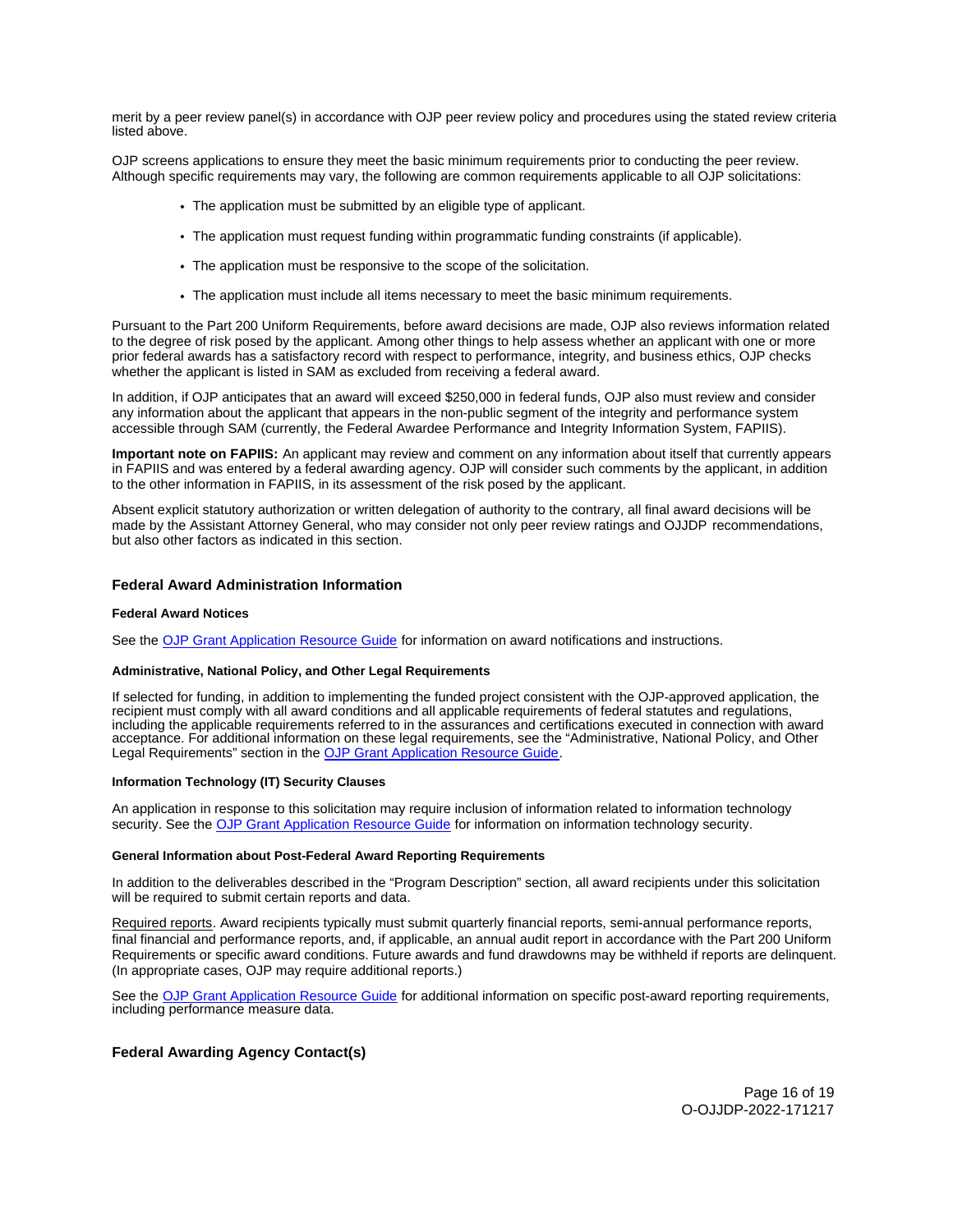<span id="page-16-0"></span>For OJP contact(s), see the solicitation cover page.

For contact information for [Grants.gov,](https://Grants.gov) see the solicitation cover page.

For contact information for JustGrants, see the solicitation cover page.

## **Other Information**

### **Freedom of Information and Privacy Act (5 U.S.C. 552 and 5 U.S.C. 552a)**

See the [OJP Grant Application Resource Guide](https://www.ojp.gov/funding/apply/ojp-grant-application-resource-guide#foia) for information on the Freedom of Information and Privacy Act (5 U.S.C. 552 and 5 U.S.C. 552a).

#### **Provide Feedback to OJP**

See the [OJP Grant Application Resource Guide](https://www.ojp.gov/funding/apply/ojp-grant-application-resource-guide#feedback) for information on how to provide feedback to OJP.

## **Performance Measures**

A list of performance measure questions for this program can be found at [https://ojjdp.ojp.gov/funding/grant-performance-measurement/fy-2022-performance-measures.](https://ojjdp.ojp.gov/funding/performance-measures/performance-measures-girls-juvenile-justice-system-program.pdf)

#### **Application Checklist**

#### **OJJDP FY 2022 Reducing Risk for Girls in the Juvenile Justice System**

This application checklist has been created as an aid in developing an application. The [DOJ Application Submission](https://justicegrants.usdoj.gov/sites/g/files/xyckuh296/files/media/document/appln-submission-checklist.pdf)  [Checklist](https://justicegrants.usdoj.gov/sites/g/files/xyckuh296/files/media/document/appln-submission-checklist.pdf) is another resource.

## **What an Applicant Must Do:**

Prior to registering in [Grants.gov:](https://Grants.gov)

- Confirm your Entity's [System Award Management \(SAM\)](https://sam.gov/SAM/) Registration Information (see OJP Grant Application [Resource Guide\)](https://www.ojp.gov/funding/apply/ojp-grant-application-resource-guide#apply)
- Acquire a SAM Unique Entity Identifier (UEI):

## To register in [Grants.gov](https://Grants.gov):

- Acquire an AOR and a [Grants.gov](https://Grants.gov) username and password (see [OJP Grant Application Resource Guide\)](https://www.ojp.gov/funding/apply/ojp-grant-application-resource-guide#apply)
- Acquire AOR confirmation from the E-Business Point of Contact (E-Biz POC) (see [OJP Grant Application Resource](https://www.ojp.gov/funding/apply/ojp-grant-application-resource-guide#apply)  [Guide\)](https://www.ojp.gov/funding/apply/ojp-grant-application-resource-guide#apply)

## To find the funding opportunity:

- Search for the funding opportunity in [Grants.gov](https://Grants.gov) using the opportunity number, Assistance Listing or keyword(s)
- Select the correct Competition ID
- Access the funding opportunity and application package (see Step 7 in the [OJP Grant Application Resource Guide\)](https://www.ojp.gov/funding/apply/ojp-grant-application-resource-guide#apply)
- Sign up for [Grants.gov](https://Grants.gov) email [notifications](https://www.grants.gov/web/grants/manage-subscriptions.html) (optional) (see [OJP Grant Application Resource Guide\)](https://www.ojp.gov/funding/apply/ojp-grant-application-resource-guide#apply)
- Read Important Notice: Applying for Grants in Grants.gov
- Read OJP policy and guidance on conference approval, planning, and reporting available at [ojp.gov/financialguide/DOJ/PostawardRequirements/chapter3.10a.htm](https://ojp.gov/financialguide/DOJ/PostawardRequirements/chapter3.10a.htm) (see [OJP Grant Application Resource Guide](https://www.ojp.gov/funding/apply/ojp-grant-application-resource-guide#prior-approval)  )

## **Overview of Post-Award Legal Requirements:**

Review the "[Overview of Legal Requirements Generally Applicable to OJP Grants and Cooperative Agreements -](https://www.ojp.gov/funding/explore/legal-overview-awards) [FY 2022 Awards"](https://www.ojp.gov/funding/explore/legal-overview-awards) in the [OJP Funding Resource Center.](https://www.ojp.gov/funding/explore/legal-overview-awards)

> Page 17 of 19 O-OJJDP-2022-171217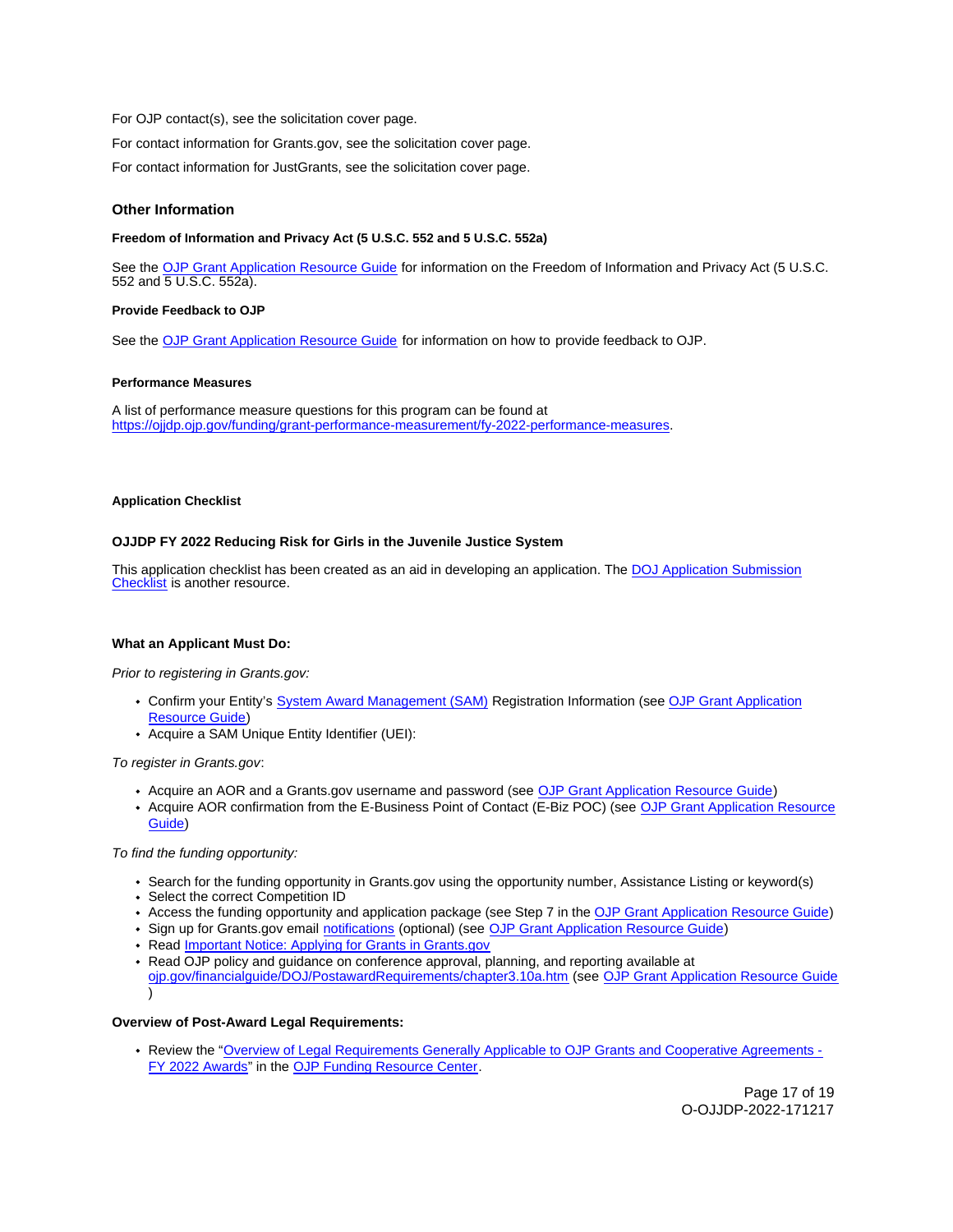## **Review Scope Requirement:**

The federal amount requested is within the allowable limit(s) of \$525,000 for Category 1 applicants and \$800,000 for Category 2 applicants per award

## **Review Eligibility Requirement:**

The following entities are eligible to apply

## **Category 1: Project Sites**

- State governments
- City or township governments
- County governments
- Public and state-controlled institutions of higher education
- Private institutions of higher education
- Tribal institutions of higher education
- Native American Tribal organizations (other than federally recognized Tribal governments)
- Native American Tribal governments (federally recognized)
- Nonprofits having a 501(c)(3) status with the IRS, other than institutions of higher education
- For profit organizations (other than small businesses)

## **Category 2: Training and Technical Assistance**

- Nonprofits having a 501(c)(3) status with the IRS, other than institutions of higher education
- For-profit organizations (including Tribal for-profit organizations)
- Institutions of higher education (including Tribal institutions of higher education).

For purposes of this solicitation, "state" means any state of the United States, the District of Columbia, the Commonwealth of Puerto Rico, the U.S. Virgin Islands, Guam, American Samoa, and the Commonwealth of the Northern Mariana Islands.

For the purposes of this solicitation, "girls involved in the juvenile justice system" refers to girls younger than age 18 who have been arrested or referred for intake to a public agency (state, Tribal, city, or county) legally responsible for handling juvenile crime, delinquency, and youth in need of guidance, treatment, or rehabilitation due to problematic behavior (i.e., truancy, running away, ungovernable, etc.). Eligible applicants may continue to provide services to girls who remain in the juvenile justice system under a state's extended juvenile court jurisdiction.

#### **Prepare to submit the Application for Federal Assistance standard form (SF)-424 and Disclosure of Lobbying Activities form (SF-LLL)**

- Review Information to complete the Application for Federal Assistance (SF-424) in [Grants.gov](https://Grants.gov)
- Complete Standard Applicant Information (SF-424 information from [Grants.gov\)](https://Grants.gov)
- Submit the SF-424 and SF-LLL in [Grants.gov](https://Grants.gov)

After the SF-424 and SF-LLL submission in [Grants.gov](https://Grants.gov), receive [Grants.gov](https://Grants.gov) email notifications that:

- Submission has been received in [Grants.gov](https://Grants.gov)
- Submission has either been successfully validated or rejected with errors (see [OJP Grant Application Resource](https://www.ojp.gov/funding/apply/ojp-grant-application-resource-guide#apply)  [Guide\)](https://www.ojp.gov/funding/apply/ojp-grant-application-resource-guide#apply)

If no [Grants.gov](https://Grants.gov) receipt and validation, or error notifications are received:

Contact the [Grants.gov](https://Grants.gov) Customer Support Hotline at 800-518-4726, 606-545-5035, [Grants.gov customer support,](https://www.grants.gov/web/grants/support.html) or [support@grants.gov](mailto:support@grants.gov) regarding technical difficulties (see [OJP Grant Application Resource Guide\)](https://www.ojp.gov/funding/apply/ojp-grant-application-resource-guide#apply)

Receive email notification to complete application in JustGrants:

• Proceed to complete application in JustGrants